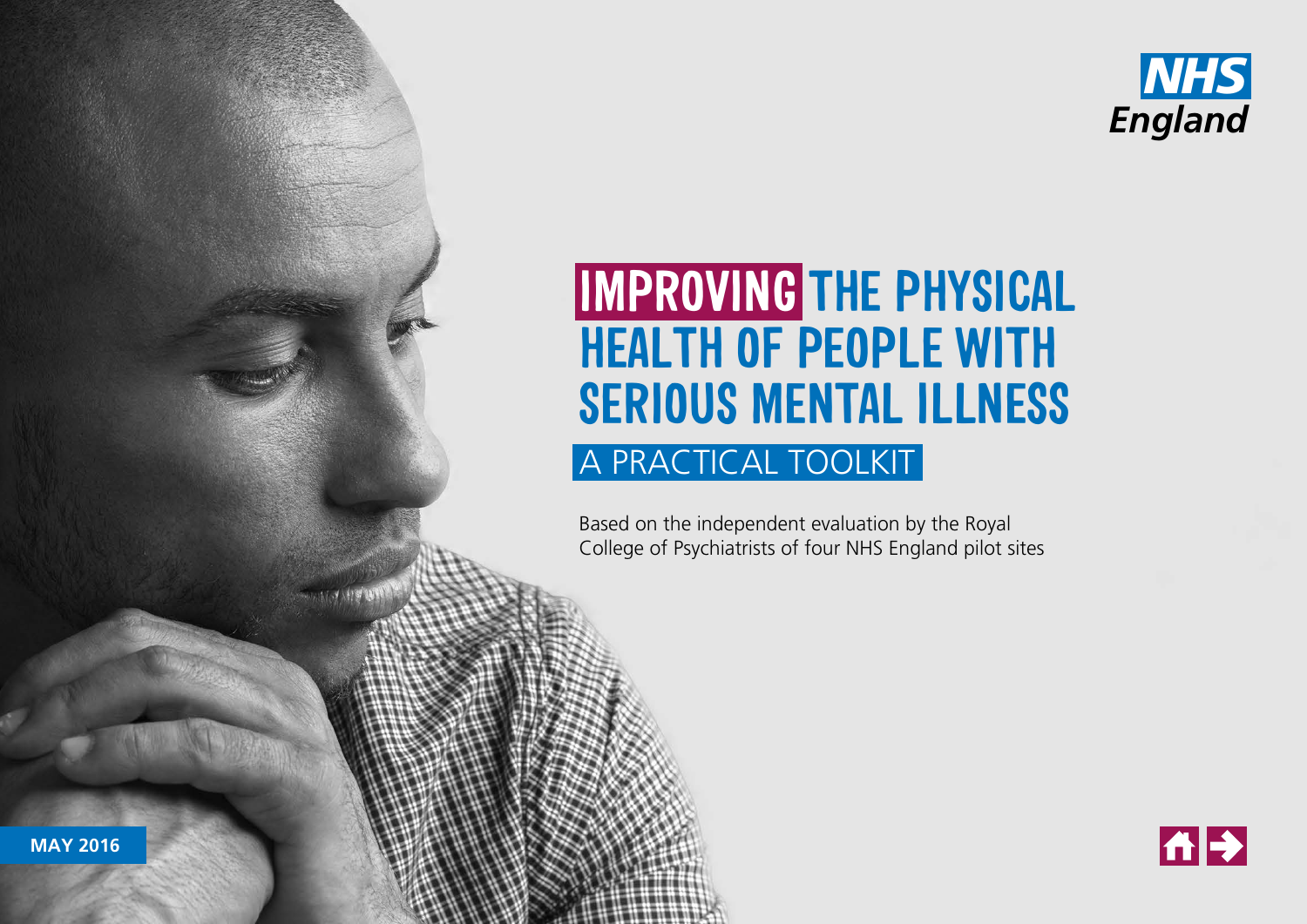

www.england.nhs.uk

# **CONTENTS**

| <b>ACKNOWLEDGEMENTS</b>                                | 04 |
|--------------------------------------------------------|----|
| <b>FOREWORD</b>                                        | 05 |
| <b>ABOUT THIS TOOLKIT</b>                              | 06 |
| <b>CONTEXT</b>                                         | 10 |
| . MOTIVATING AND ENGAGING STAFF                        | 11 |
| 2. CLARITY OF ROLES AND RESPONSIBILITIES               | 13 |
| <b>3. SKILLS AND CONFIDENCE</b>                        | 17 |
| 4. EQUIPMENT                                           | 25 |
| 5. RECORDING, MONITORING AND COMMUNICATING INFORMATION | 26 |
| 6. COMMUNICATING WITH SERVICE USERS TO INSPIRE ACTION  | 34 |
| . INTERFACES WITH OTHER SERVICES                       | 38 |
| <b>EQUALITY AND HEALTH INEQUALITIES</b>                | 41 |
| <b>SUPPORTING DOCUMENTS</b>                            | 42 |
| <b>USEFUL LINKS AND RESOURCES</b>                      | 43 |



# <span id="page-1-0"></span>**Gateway Reference Information**

Gateway reference number: 04999

Date of publication: 24 May 2016

Contact Details for further information: Eleanor Kent-Dyson, Sustainable Improvement team, NHS England, 5th floor, Stephenson House, 75 Hampstead Road, London, NW1 2PL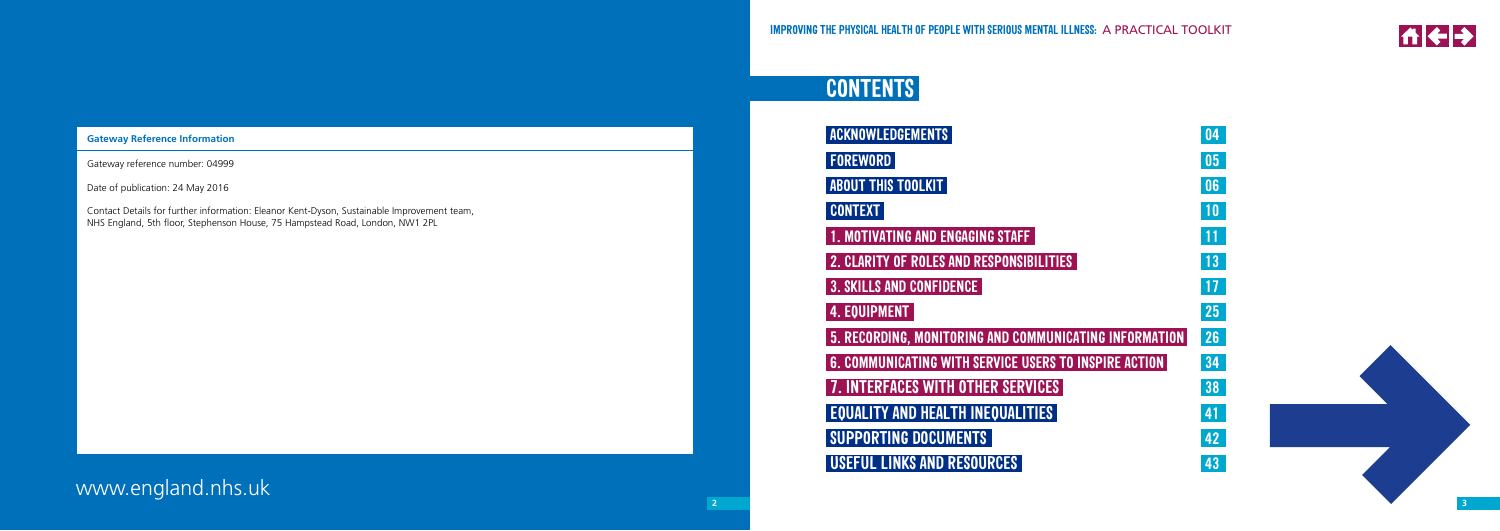

When treating patients with serious mental illness (SMI), it's natural to think foremost about their mental health. But this group of patients are also at some of the greatest risk of poor overall health and premature mortality. Striking figures show that SMI patients die on average 20 years earlier than the general population due to preventable physical health problems – a life expectancy similar to the 1950's<sup>1</sup>.



Estimates suggest there would be up to 12,000 fewer deaths from cardiovascular disease (CVD) if people with SMI had the same outcomes as the general population. A combination of factors, including the side effects of anti-psychotic medication, lifestyle and difficulty accessing mainstream health services can all contribute to this decreased life expectancy. The Five Year Forward View for Mental Health<sup>2</sup> recognises the need to address this.

We can no longer see patients with serious mental illness only through the prism of their mental health; we must ensure all their health needs are monitored and catered for equally.

Steather

**Geraldine Strathdee**,<br>**Hund Glinical Director for Mental** Health 2012-April 2016 and Consultant Psychiatrist Oxleas NHS Foundation Trust

But trusts and commissioners, with support from national bodies, are working in new and imaginative ways to change this. By working closely with four trusts, NHS England's pilot project has explored ways to implement the Lester (2014) tool, which helps identify SMI patients at risk of cardiovascular disease, and recommends the best option for intervention or treatment.

By providing a prompt for clinical teams to screen and intervene for cardiovascular conditions such as diabetes and high blood pressure, the Lester 2014 tool can be a valuable resource as we work towards parity of esteem for physical and mental health. In addition, the Lester tool has been aligned as part of this project with the Bradford tool, an IT template system which supports physical health screening.

While each pilot site has explored a different approach, in each location the project has helped make physical health a real priority for their SMI patients. Be it ensuring that staff have the right skills and the confidence to use them, that the right systems and pathways are in place or making sure that patients are engaged with their physical health, we hope this toolkit provides both inspiration and practical support for others.

National Clinical Director for Cardiac Care

NHS England is extremely grateful to the many stakeholders who contributed their expertise, experience and time to this project.

Our particular thanks go to patients and staff at our pilot sites:

- **• 2Gether NHS Foundation Trust**
- **• Northumberland, Tyne and Wear NHS Foundation Trust**
- **• Tees, Esk and Wear Valleys NHS Foundation Trust**
- **• Mersey Care NHS Trust**

We wish to express our gratitude to other members of the project steering group:

**Sheila Hardy** Senior Research Fellow, Northamptonshire Healthcare NHS Foundation Trust

#### **Robert Finnin**

Project Manager, Data, Payments, Levers and Incentive Schemes, NHS England

We also wish to thank the following for their advice and continued support of our work:

**Geraldine Strathdee**, National Clinical Director for Mental Health, NHS England **Huon Gray**, National Clinical Director for Cardiac Care, NHS England **Jonathan Valabhii**, National Clinical Director for Obesity and Diabetes, NHS England **The evaluation team** at the Royal College of Psychiatrists' Centre for Quality Improvement **Kate Dale**, Physical and Mental Health Lead, Bradford District Care Foundation Trust **Ben Thomas**, Mental Health, Learning Disability and Dementia Care Professional Officer, Strategy and External Relations Directorate, Department of Health

# **ACKNOWLEDGEMENTS FOREWORD**

<sup>1</sup> Chin-Kuo Chang et al (2011), Life Expectancy at Birth for People with Serious Mental Illness and Other Major Disorders from a Secondary Mental Health Case Register in London. PLoS One. 2011; 6(5): e19590

<sup>2</sup> The Independent Mental Health Taskforce (2016). The Five Year Forward View for Mental Health https://www.england.nhs.uk/wp-content/uploads/2016/02/Mental-Health-Taskforce-FYFV-final ndf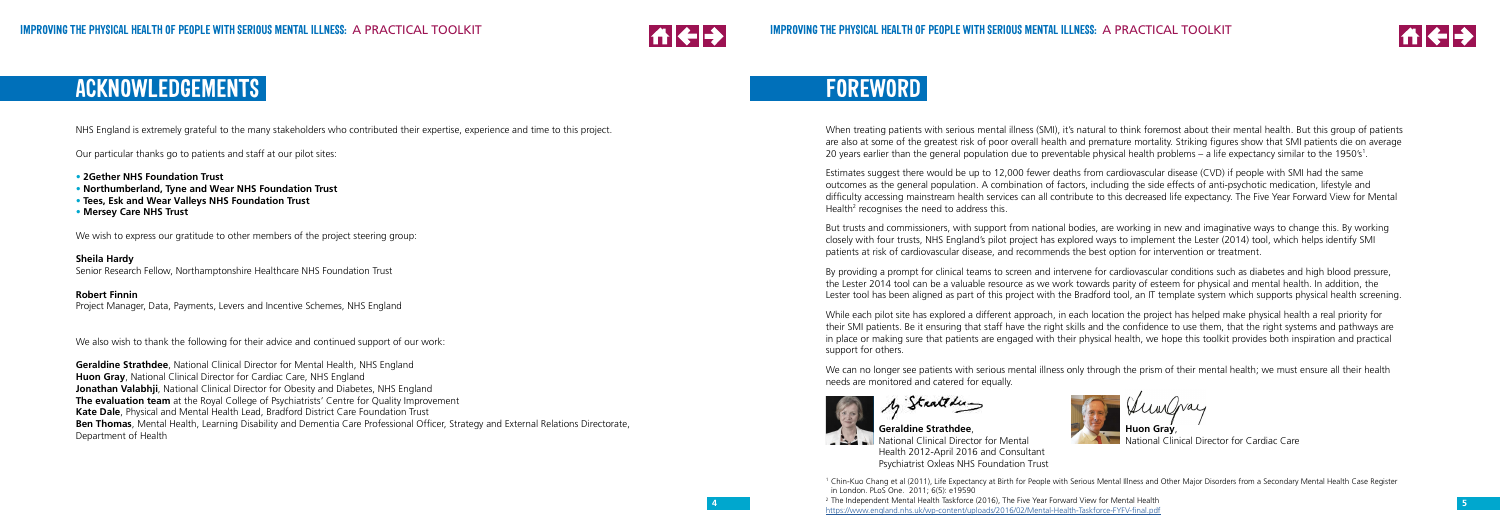



In February 2016, NHS England published the [Five Year Forward](https://www.england.nhs.uk/mentalhealth/wp-content/uploads/sites/29/2015/09/fyfv-mental-hlth-taskforce.pdf)  [View for Mental Health](https://www.england.nhs.uk/mentalhealth/wp-content/uploads/sites/29/2015/09/fyfv-mental-hlth-taskforce.pdf). Produced by the Mental Health Taskforce it sets out the start of a ten year journey for transformation of mental health services, with the experience of people with mental health problems at the heart of it.

Physical health is a key part of that vision. The report recommends that:

'NHS England should undertake work to define a quantified national reduction in premature mortality among people with severe mental illness, and an operational plan to begin achieving it from 2017/18. NHS England should also lead work to ensure that by 2020/21, 280,000 more people living with severe mental illness have their physical health needs met by increasing early detection and expanding access to evidence-based physical care assessment and intervention.'

Between 2014 and 2016, NHS England worked with staff and patients in four mental health trusts to improve the cardiovascular (CVD) health outcomes and reduce premature mortality in people with serious mental illness. CVD is the biggest cause of premature death in this patient group.

# **What can trusts do to improve the physical health of people with serious mental illness?**

The Royal College of Psychiatrists were commissioned to carry out an independent evaluation, which looked at how the Lester tool had been implemented in each of the four trusts. This identified a number of 'causal mechanisms' which based on the pilot sites' experience are the key to bringing about change:

- 1. Motivating and engaging staff
- 2. Roles and responsibilities
- 3. Skills and confidence
- 4. Equipment
- 5. Recording information
- 6. Communicating with service users
- 7. Interfaces with other services

This toolkit deals with each causal mechanism in turn, providing guidance, supporting documents and case studies to illustrate how trusts can address each factor when implementing the Lester tool.

# **Supporting resources**

<sup>3</sup> Royal College of Psychiatrists, An evaluation of the implementation of the Lester tool 2014 in psychiatric inpatient settings, p88

• [An Evaluation of the Implementation of the Lester](http://www.rcpsych.ac.uk/workinpsychiatry/qualityimprovement/research/lesterevaluation-1.aspx) [Tool 2014 in Psychiatric Inpatient Settings, Royal](http://www.rcpsych.ac.uk/workinpsychiatry/qualityimprovement/research/lesterevaluation-1.aspx) [College of Psychiatrists](http://www.rcpsych.ac.uk/workinpsychiatry/qualityimprovement/research/lesterevaluation-1.aspx)

**[COMMUNICATING WITH](#page-17-0) SERVICE USERS TO INSPIRE ACTION** 

# **ABOUT THIS TOOLKIT**

The four trusts took different approaches to the problem, taking into account local priorities and ways of working, but each one involved implementing the Lester (2014) screening tool. NHS England's Sustainable Improvement Team (working as NHS Improving Quality for much of the project) provided the sites with specialist quality improvement advice. The trusts were:

- [2gether NHS Foundation Trust \(2Gether\)](http://www.2gether.nhs.uk/)
- [Northumberland, Tyne and Wear NHS Foundation Trust](http://www.ntw.nhs.uk/) [\(NTW\)](http://www.ntw.nhs.uk/)
- [Mersey Care NHS Trust \(Mersey Care\)](http://www.merseycare.nhs.uk/)
- [Tees, Esk and Wear Valleys NHS Foundation Trust](http://www.tewv.nhs.uk/site/) (TEWV)

This toolkit is designed to help other mental health trusts implement the Lester tool, using a combination of detailed case studies, short examples and supporting documents provided by each pilot site. By sharing the pilot sites' own material (such as physical health policies, example job descriptions and lists of equipment), we hope that other trusts will be able to use these as the basis for their own materials – without needing to start from scratch.

The materials included in this toolkit are all practical, local resources and some may still be work in progress. Readers are encouraged to consider, adopt or adapt the content as locally appropriate, and to acknowledge and reference the relevant trust accordingly. These sites own the intellectual property rights for their materials and are provided on an 'as is' basis.

**Cardiovascular disease: The four conditions defined as cardiovascular disease are heart disease, type 2 diabetes, kidney disease and stroke.**



**[RECORDING, MONITORING](#page-13-0)  AND COMMUNICATING INFORMATION**



# **[CONTEXT](#page-5-0)**

**[MOTIVATING AND](#page-5-0) ENGAGING STAFF**

**[CLARITY OF ROLES AND](#page-6-0) RESPONSIBILITIES**

**[SKILLS AND CONFIDENCE](#page-8-0)**

### **[EQUIPMENT](#page-12-0)**

**[INTERFACES WITH](#page-19-0) OTHER SERVICES**

**[SUPPORTING](#page-21-0) DOCUMENTS**

**[USEFUL LINKS AND](#page-21-0) RESOURCES**

**[CONTEXT](#page-5-0)**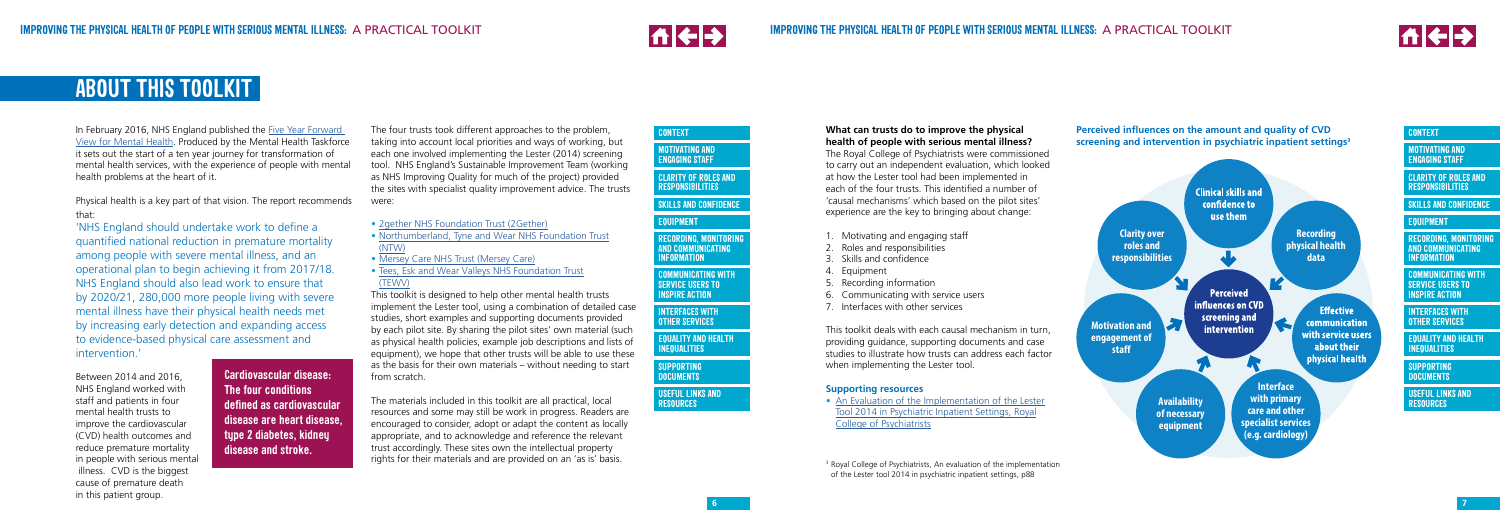



**9**

# **What is the Lester tool?**

[The Lester \(2014\) tool](http://www.rcpsych.ac.uk/workinpsychiatry/qualityimprovement/nationalclinicalaudits/schizophrenia/nationalschizophreniaaudit/nasresources.aspx) (also known as the Lester Cardio-metabolic Health Resource) helps clinicians to assess the cardiovascular health of patients with SMI and recommends the best course of intervention and treatment – including thresholds for intervention. It brings together advice from a number of NICE guidelines and is also designed to take into account the impact of anti-psychotic medication on an increased risk of CVD in people with SMI.

**[INTERFACES WITH](#page-19-0) OTHER SERVICES**

The tool, (originally adapted by the Royal College of Psychiatrists and the Royal College of GPs for use in the UK), was modified to fit the NHS context by a partnership between the Royal College of Psychiatrists, NHS England and Public Health England, resulting in the Lester (2014) version – referred to as 'the Lester tool' in this report.

**[RECORDING, MONITORING](#page-13-0)  AND COMMUNICATING INFORMATION**

# **[CONTEXT](#page-5-0)**

**[MOTIVATING AND](#page-5-0) ENGAGING STAFF**

**[CLARITY OF ROLES AND](#page-6-0) RESPONSIBILITIES**

**[SKILLS AND CONFIDENCE](#page-8-0)** 

**[EQUIPMENT](#page-12-0)**

**[COMMUNICATING WITH](#page-17-0) SERVICE USERS TO INSPIRE ACTION**

**[MOTIVATING AND](#page-5-0) ENGAGING STAFF** 

**[SUPPORTING](#page-21-0) DOCUMENTS**

**[USEFUL LINKS AND](#page-21-0) RESOURCES**

- Inpatients receiving all five recommended CVD screens increased from 46% across all sites at baseline to 83% at follow up.
- Interventions delivered to those who needed them as a result of appropriate screening increased from 79% to 94%.
- 89% of service users surveyed reported wanting one or more tests or support when in mental health hospital.
- A cause for concern is that at follow up 41% of patients who needed an intervention for abnormal blood pressure and 33% of patients who needed an intervention for abnormal blood glucose did not receive one.

In addition, staff in all four trusts perceived that the project had bought about a significant cultural change with physical health now seen as a core part of each service users' treatment, and a core responsibility of all clinical staff – helping bring about parity of esteem for physical and mental health care.

While it is too early to report on the long term impact on morbidity and mortality, it is hoped that improving the physical health of patients with serious mental illness will have long-term positive outcomes.

> **[RECORDING, MONITORING](#page-13-0)  AND COMMUNICATING INFORMATION**

**[CONTEXT](#page-5-0)**

**[CLARITY OF ROLES AND](#page-6-0) RESPONSIBILITIES**

**[SKILLS AND CONFIDENCE](#page-8-0)**

**[EQUIPMENT](#page-12-0)**

**[COMMUNICATING WITH](#page-17-0) SERVICE USERS TO INSPIRE ACTION [INTERFACES WITH](#page-19-0) OTHER SERVICES**

**[SUPPORTING](#page-21-0) DOCUMENTS**

**[USEFUL LINKS AND](#page-21-0) RESOURCES**

# **Headline results**

Implementing the Lester tool had a positive impact on the way physical health was delivered in the four trusts.



FPG = Fasting Plasma Glucose | RPG = Random Plasma Glucose | BMI = Body Mass Index | Total Chol = Total Cholesterol | HDL = High Density Lipoprotein | TRIG = Triglycerid

**[EQUALITY AND HEALTH](#page-20-0) INEQUALITIES**

**[EQUALITY AND HEALTH](#page-20-0)**

**INEQUALITIES**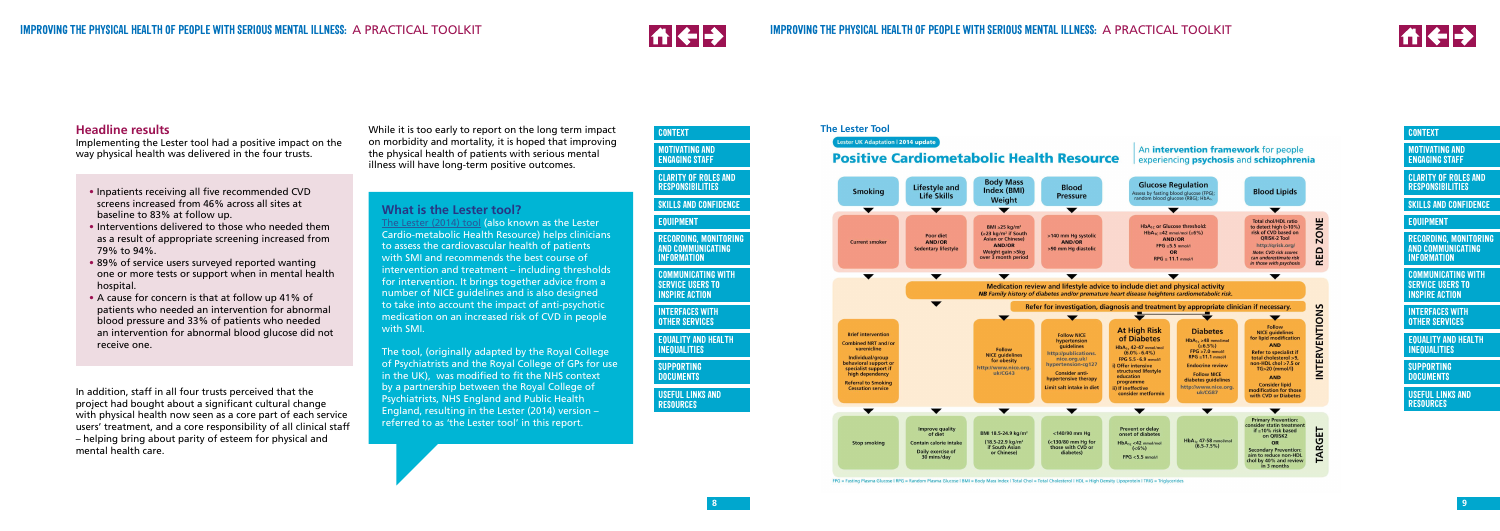



**[RECORDING, MONITORING](#page-13-0)  AND COMMUNICATING INFORMATION**

# **CONTEXT**

**MOTIVATING AND ENGAGING STAFF**

**[CLARITY OF ROLES AND](#page-6-0) RESPONSIBILITIES**

**[SKILLS AND CONFIDENCE](#page-8-0)**

**[EQUIPMENT](#page-12-0)**

**[COMMUNICATING WITH](#page-17-0) SERVICE USERS TO INSPIRE ACTION**

**[INTERFACES WITH](#page-19-0) OTHER SERVICES**

**People with serious mental illness are at some of the greatest risk of poor health and premature mortality, dying on average 20 years earlier than the general population due to preventable physical problems.** This is due to a combination of factors including the side effects of anti-psychotic medication, lifestyle and difficulty in accessing mainstream health services. Estimates suggest there would be up to 12,000 fewer deaths from cardiovascular disease (CVD) each year if people with SMI had the same outcomes as the general population. The reduction in CVD related mortality in the general population is attributed primarily to improvements in diagnosis and treatment.

Alongside t[he mental health CQUIN and the recommen](https://www.england.nhs.uk/mentalhealth/wp-content/uploads/sites/29/2015/09/fyfv-mental-hlth-taskforce.pdf)dations made in the Five Year Forward View for Mental Health produced by the Mental Health Taskforce, the Department of Health have produced 'Improving the physical health of people with mental health problems: Actions for mental health nurses' which focuses on the clinical skills mental health nurses and students need to tackle some of the key risk factors for physical health problems in people with an SMI.

**MOTIVATING AND ENGAGING STAFF** 

**[COMMUNICATING WITH](#page-17-0) SERVICE USERS TO INSPIRE ACTION** 

To improve physical healthcare and reduce premature mortality in people with severe mental illness, the mental health CQUIN<sup>4</sup> was introduced in 2014/15 and continues to be one of the COUIN goals for 2015/16. It aims to support NHS England's commitment to reduce the 15 to 20 year premature mortality in people with severe mental illness and improve their safety through improved assessment, treatment and communication between clinicians.

# <span id="page-5-0"></span>**CONTEXT**

<sup>4</sup> Commissioning for Quality and Innovation payment

**[RECORDING, MONITORING](#page-13-0)  AND COMMUNICATING INFORMATION**

#### **CONTEXT**

**[CLARITY OF ROLES AND](#page-6-0) RESPONSIBILITIES**

**[SKILLS AND CONFIDENCE](#page-8-0)**

## **[EQUIPMENT](#page-12-0)**

**[INTERFACES WITH](#page-19-0) OTHER SERVICES**

#### **Overview**

The reference group gave the project top-level support by developing the pilot proposal and application for pilot funding. Senior frontline staff were already familiar with the Lester tool, in part due to its overlap with the National Early Warning Score (NEWS)<sup>5</sup> tool which was implemented in the trust in 2012.

**One barrier identified by the project was that some staff felt it was not appropriate to deliver physical health care in a mental health setting.** It was essential to motivate and engage staff to tackle a prevailing culture focussing solely on mental health.

The Royal College of Psychiatrists' evaluation reported that the pilot sites also expressed concern about whether it was appropriate to carry out screening and interventions in units that provide short term care for patients who are in acute mental distress. Sites reported that staff in acute inpatient wards did not have enough capacity and needed to prioritise managing patients' mental health. Smoking and weight were particularly identified as being better dealt with in long stay wards as these did not take priority when trying to stabilise someone's mental state.

Recovery and rehabilitation wards were seen to give greater opportunity for screening and intervention. Service users on these wards were thought more likely to pay attention to their physical health. This is in part due to a greater stability of mental state and because staff felt better able to support and monitor lifestyle changes on these wards.

The evaluation report highlighted three main ways of engaging staff with physical health care:

- Senior level support for of the work
- Employing a dedicated physical healthcare facilitator or project manager

# **1. MOTIVATING AND ENGAGING STAFF**

• Organising large scale health engagement events for staff and service users

All four pilot sites were able to use their pilot funding to employ a dedicated physical healthcare facilitator or project manager to deliver the work. The short examples below show how two of the pilot sites used all three of these change mechanisms:

#### **Senior support 2gether NHS Foundation Trust**

2Gether has a Physical Health Clinical Expert Reference Group, chaired by a consultant psychiatrist and made up of senior staff from a range of disciplines who give oversight to physical health issues affecting the trust such as CQUIN activities.

#### **Northumberland Tyne and Wear NHS Foundation Trust**

NTW's Physical Health and Wellbeing Group gave senior support to the importance of physical health, and discussed the mental health CQUIN at every meeting.

**[SUPPORTING](#page-21-0) DOCUMENTS**

**[USEFUL LINKS AND](#page-21-0) RESOURCES**

**[EQUALITY AND HEALTH](#page-20-0) INEQUALITIES**

> **[SUPPORTING](#page-21-0) DOCUMENTS**

**[USEFUL LINKS AND](#page-21-0) RESOURCES**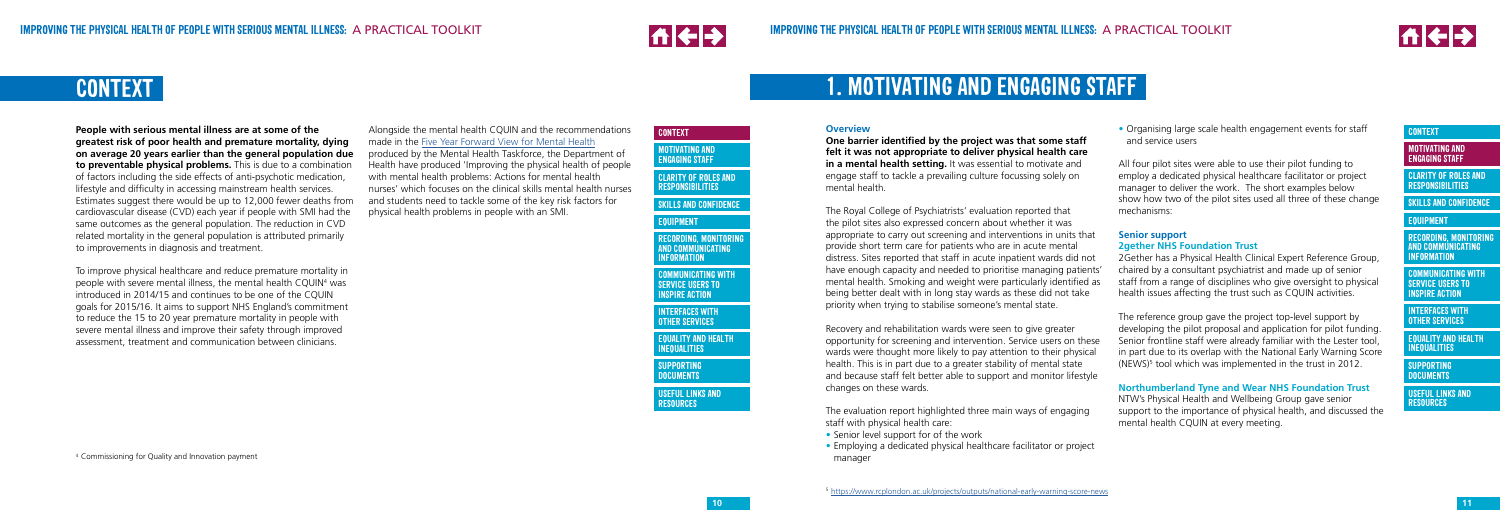



**[COMMUNICATING WITH](#page-17-0) SERVICE USERS TO INSPIRE ACTION** 

**[RECORDING, MONITORING](#page-13-0)  AND COMMUNICATING INFORMATION**

### **[CONTEXT](#page-5-0)**

**[MOTIVATING AND](#page-5-0) ENGAGING STAFF**

**CLARITY OF ROLES AND RESPONSIBILITIES**

**[SKILLS AND CONFIDENCE](#page-8-0)**

# **[EQUIPMENT](#page-12-0)**

**[INTERFACES WITH](#page-19-0) OTHER SERVICES**

# <span id="page-6-0"></span>**Dedicated physical health resource: 2gether NHS Foundation Trust**

2gether employed a health facilitator who worked closely with the expert reference group and senior staff to engage frontline clinicians in practice improvement. They integrated the Lester tool with the trust IT system, provided training and support and developed policies explaining the responsibilities of different clinicians. Staff said that these activities gave them structure for screening and intervention and helped them understand the reasons behind the emphasis on physical health.

### [Read more about training at 2gether in chapter 3 –](#page-8-0) **Skills and Confidence** .

# **Northumberland Tyne and Wear NHS Foundation Trust**

- the mental health CQUIN and what it means for them
- healthy lifestyles and physical health interventions
- shared care & anti-psychotic medication
- the Physical Health Link Worker/Champions role

NTW employed a project manager who coordinated a trust-wide training programme which both enhanced mental health and community nurses' physical health skills and helped to embed importance of physical healthcare into the trust's culture.

[Read more about the NTW training programme in chapter 3 –](#page-8-0)  **Skills and Confidence** .

- **Job description** Band 6 health facilitator, 2 gether NHS [Foundation Trust](http://www.nhsiq.nhs.uk/media/2758046/1._physical_health_facilitator_jd___ps_amended.pdf)
- **Job description** [Band 7 project manager,](http://www.nhsiq.nhs.uk/media/2758051/2._ntw_jd_-_band_7_project_manager.pdf)  [Northumberland, Tyne and Wear NHS Foundation Trust](http://www.nhsiq.nhs.uk/media/2758051/2._ntw_jd_-_band_7_project_manager.pdf)
- **Job description** [Band 5 project support manager, Tees,](http://www.nhsiq.nhs.uk/media/2758056/3._job_description_-_band_5_project_support_manager__nhsiq_.pdf)  [Esk and Wear Valleys NHS Foundation Trust](http://www.nhsiq.nhs.uk/media/2758056/3._job_description_-_band_5_project_support_manager__nhsiq_.pdf)

# **Health engagement events: 2gether NHS Foundation Trust**

2Gether ran a physical health day to make service users and staff aware of health issues for people with SMI. 120 delegates heard about the easy steps people can take to improve physical health and which services are available. There were stalls showcasing sexual health, dental access, breast awareness, the learning disability health facilitation team, Slimming World, diabetes awareness, balanced diet, hydration, and substance misuse and practical sessions on foot care, pelvic floor classes, brief stress tolerance and relaxation sessions, mindfulness colouring and smoothie making.

# **Northumberland Tyne and Wear NHS Foundation Trust**

To engage staff, the Physical Health and Wellbeing Group at NTW held two conferences called 'Improving Health and Wellbeing – Everybody's Business' to help launch the Lester tool across the trust and into clinical practice. Staff were also able to find out more about:

# **Supporting resources**

**[RECORDING, MONITORING](#page-13-0)  AND COMMUNICATING INFORMATION**

### **[CONTEXT](#page-5-0)**

**[MOTIVATING AND](#page-5-0) ENGAGING STAFF**

**CLARITY OF ROLES AND RESPONSIBILITIES**

**[SKILLS AND CONFIDENCE](#page-8-0)**

# **[EQUIPMENT](#page-12-0)**

**[COMMUNICATING WITH](#page-17-0) SERVICE USERS TO INSPIRE ACTION**

**[INTERFACES WITH](#page-19-0) OTHER SERVICES**

#### **Overview**

**To make the Lester tool an effective resource for reducing CVD associated morbidity and mortality in patients with SMI, it is vital that all staff are clear about their roles and responsibilities for physical healthcare.** This could be in the form of a written policy or a clear induction programme for new clinical staff. A written physical health policy can demonstrate senior commitment for and endorsement of physical healthcare, while also making it clear which physical health screenings and interventions staff are expected to carry out, within which timeframes.

# **2. CLARITY OF ROLES AND RESPONSIBILITIES**

**[SUPPORTING](#page-21-0) DOCUMENTS**

**[USEFUL LINKS AND](#page-21-0) RESOURCES**

**[EQUALITY AND HEALTH](#page-20-0) INEQUALITIES**

> **[SUPPORTING](#page-21-0) DOCUMENTS**

**[USEFUL LINKS AND](#page-21-0) RESOURCES**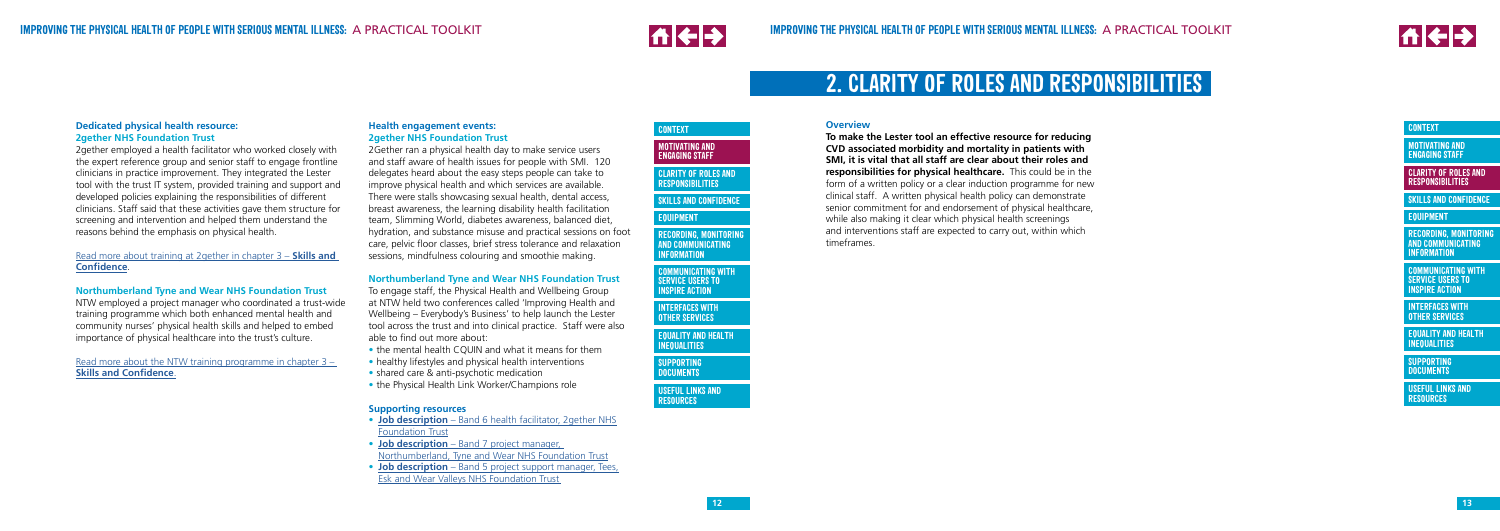



**[RECORDING, MONITORING](#page-13-0)  AND COMMUNICATING INFORMATION**

# **[CONTEXT](#page-5-0)**

**[MOTIVATING AND](#page-5-0) ENGAGING STAFF**

**[CLARITY OF ROLES AND](#page-6-0) RESPONSIBILITIES**

**[SKILLS AND CONFIDENCE](#page-8-0)**

### **[EQUIPMENT](#page-12-0)**

**[COMMUNICATING WITH](#page-17-0) SERVICE USERS TO INSPIRE ACTION**

**[INTERFACES WITH](#page-19-0) OTHER SERVICES**

#### **Case study 2gether NHS Foundation Trust**

- Strong support from senior staff, along with national drives such as the CQUIN, made a joined up approach to physical health possible.
- The trust created a dedicated physical health facilitator role, with the time and knowledge to pull disparate policies together.
- Roles and responsibilities for physical health care were clearly assigned.

# **Developing a trust-wide physical health policy for service users with serious mental illness**

# **Key learning**

# **Introduction**

2gether NHS Foundation Trust in Gloucestershire used funding from the pilot site project to appoint an Agenda for Change band 6 'physical health facilitator' to join up the trust's approach to physical health care for service users with serious mental illness (SMI). A key element of this work was to create a standardised, trust-wide physical health policy that pulled together all existing policies in a clear and comprehensive format and set out the roles and responsibilities of clinical staff when admitting and caring for a patient.

### **Background**

**[COMMUNICATING WITH](#page-17-0) SERVICE USERS TO INSPIRE ACTION** 

Before the pilot project began, 2gether had a number of physical health policies. These included brief guidance on which medical checks should take place when a patient was admitted, guidance on completing National Early Warning Score (NEWS) charts and an Essence of Care (EoC) screening tool<sup>6</sup>. However, these policies were disjointed and in need of tying up into one easy to use document. The trust's infection control lead nurse had already produced a policy based on one used by the Royal Maudsley hospital, but this had received little support from the trust's Physical Health Group (later to become the Clinical Expert Reference Group, CERG) and at the time there were few local and national drivers in existence to support a joined-up approach to physical health care for SMI patients.

# **The solution**

National initiatives such as the CQUIN (introduced in 2014/15) and the National Audit of Schizophrenia highlighted the importance of a joined-up approach to physical health care for SMI patients. This, along with strong support from the trust's director of nursing and CERG and the recruitment of a dedicated physical health facilitator, made it possible to begin pulling together the different physical health policies that the trust were using. The physical health facilitator worked with the lead nurse to scope out all the policies in existence across the trust and pull them into one clear and concise document that covered both inpatient and community services.

**[RECORDING, MONITORING](#page-13-0)  AND COMMUNICATING INFORMATION**

#### **[CONTEXT](#page-5-0)**

**[MOTIVATING AND](#page-5-0) ENGAGING STAFF**

**[CLARITY OF ROLES AND](#page-6-0) RESPONSIBILITIES**

**[SKILLS AND CONFIDENCE](#page-8-0)**

#### **[EQUIPMENT](#page-12-0)**

**[INTERFACES WITH](#page-19-0) OTHER SERVICES**

It took around a year to finalise the policy. Throughout the drafting process, feedback was sought from the trust's matrons and medics to ensure the policy was clear and easy to use. The final document was approved by the CERG and then the deputy director of nursing.

The policy is available on the trust's intranet and was cascaded by the matrons to their teams. The team behind the policy are very conscious that it will not be a rigid resource and update it in response to changes in physical health guidance or the physical health needs of the trust's patients.

2Gether's physical health policy allows all members of staff to access a clear, concise, document that sets out their responsibilities and can be used to hold them to account if necessary.

#### **Next steps**

The physical health policy has been available to the trust's staff since November 2015 and is already recognised as a valuable document to assist staff in their everyday duties. An open access version of the RiO system which allows users to make changes to the system will soon be available to the trust and a link to the document will be included in every patient's physical health record.

# **What 2Gether's physical health policy included:**

- A breakdown of responsibility for physical health by team, including timeframes for completing screening when patients are admitted and reviewed.
- Guidance for recording scores on the clinical IT system (RiO) and descriptions of the physical health screens to be completed, including:
- physical examination
- admission bloods
- electrocardiogram
- EoC screening tool
- Lester tool care plan
- NEWS
- SBARD (communication tool for facilitating handover
- to the medical team in a medical emergency)
- Malnutrition Universal Screening tool
- venous thromboembolism assessment
- falls assessment
- substance and alcohol dependence
- acute kidney injury
- sepsis
- Links to supporting documentation.

**[SUPPORTING](#page-21-0) DOCUMENTS**

**[USEFUL LINKS AND](#page-21-0) RESOURCES**

**[EQUALITY AND HEALTH](#page-20-0) INEQUALITIES**

> **[SUPPORTING](#page-21-0) DOCUMENTS**

**[USEFUL LINKS AND](#page-21-0) RESOURCES**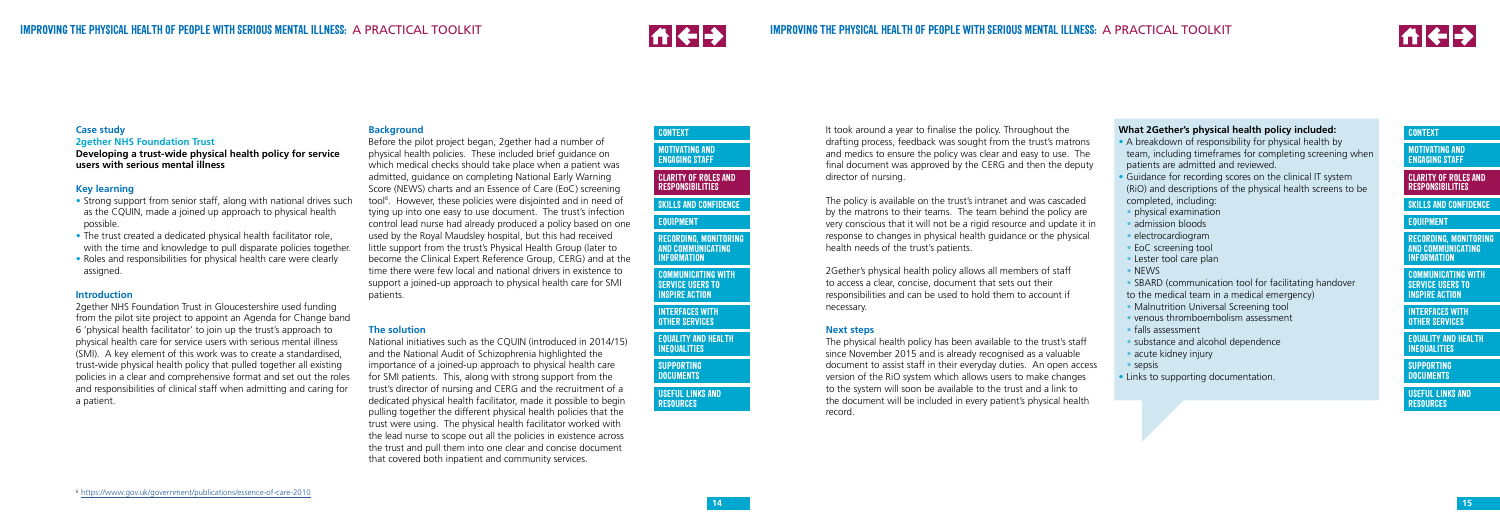



**[RECORDING, MONITORING](#page-13-0)  AND COMMUNICATING INFORMATION**

# **[CONTEXT](#page-5-0)**

**[CLARITY OF ROLES AND](#page-6-0) RESPONSIBILITIES**

**SKILLS AND CONFIDENCE**

**[EQUIPMENT](#page-12-0)**

**[COMMUNICATING WITH](#page-17-0) SERVICE USERS TO INSPIRE ACTION**

**[INTERFACES WITH](#page-19-0) OTHER SERVICES**

#### <span id="page-8-0"></span>**Supporting resources**

• **[Physical health policy, 2Gether NHS Foundation](http://www.nhsiq.nhs.uk/media/2758061/4._2gether_physical_health_policy.pdf) [Trust](http://www.nhsiq.nhs.uk/media/2758061/4._2gether_physical_health_policy.pdf)**

## **Physical health policy appendices:**

- Appendix 1 **[Essence of Care \(Eoc\) screening tool](http://www.nhsiq.nhs.uk/media/2758066/5._appendix_1_-_essence_of_care__eoc__screening_tool.pdf)**
- Appendix 2 **[National Early Warning Scoring](http://www.nhsiq.nhs.uk/media/2758071/6._appendix_2_-_national_early_warning_scoring__news__chart.pdf)  [\(NEWS\) chart](http://www.nhsiq.nhs.uk/media/2758071/6._appendix_2_-_national_early_warning_scoring__news__chart.pdf)**
- Appendix 3 **[General practice sepsis screening and](http://www.nhsiq.nhs.uk/media/2758076/7._appendix_3_-_general_practice_sepsis_screening_and_action_tool.pdf)  [action tool](http://www.nhsiq.nhs.uk/media/2758076/7._appendix_3_-_general_practice_sepsis_screening_and_action_tool.pdf)**
- Appendix 4 **[Lester update June 2014](http://www.nhsiq.nhs.uk/media/2758081/8._appendix_4_-_lester_update_june_2014_final.pdf)**

### **Tees, Esk and Wear Valley NHS Foundation trust - Models of care**

The TEWV experience is a good example of how different models of care were used depending on the characteristics of the unit and its patients. The TEWV pilot project was rolled out on two wards – Farnham ward acute inpatient unit and Primrose Lodge rehabilitation unit.

#### **Farnham Ward**

**[MOTIVATING AND](#page-5-0) ENGAGING STAFF** 

**[COMMUNICATING WITH](#page-17-0) SERVICE USERS TO INSPIRE ACTION** 

Farnham ward is a 20-bedded male acute inpatient unit and physical health care for inpatients is considered to be the responsibility of all members of clinical staff. Physical health observations for all inpatients are recorded on an electronic [physical health monitoring tool \(see chapter 5: Recording,](#page-13-0)  monitoring and communicating information for more). Information from the tool is used to assign duties and tasks relating to physical health care of inpatients to ward staff during daily report out each morning. This ensures that staff know exactly what their responsibility is each day, and the process has made a huge impact on integrating physical and mental health care on the ward.

#### **Primrose Lodge**

Primrose Lodge is a 15-bedded rehabilitation unit providing rehabilitation and recovery services to men and women with mental health problems in a community setting. Responsibility for physical health care is assigned to the visiting GP who is contracted to work one day a week on the ward. Physical health care tasks are assigned to the GP during weekly report out, and these are picked up by the GP. The GP also reviews every person on the ward once a week and makes any necessary referrals for further physical health tests or interventions.

**[RECORDING, MONITORING](#page-13-0)  AND COMMUNICATING INFORMATION**



**[CLARITY OF ROLES AND](#page-6-0) RESPONSIBILITIES**

**SKILLS AND CONFIDENCE**

#### **[EQUIPMENT](#page-12-0)**

**[INTERFACES WITH](#page-19-0) OTHER SERVICES**

#### **Overview**

**One problem consistently highlighted by the pilot sites was a lack of training in physical health skills among mental health nurses.** The pilot sites all reported that mental health nurses received inconsistent training in physical health skills. Some mental health nurses had received a good grounding in physical health skills while others reported that their training had missed this out completely.

Giving mental health nurses training in physical health skills and, crucially, the confidence to use them appropriately, ensures that staff are better able to carry out the screenings and interventions prompted by the Lester tool.

The NTW and TEWV pilot sites carried out a learning needs and confidence assessment during the early stages of their pilots, which highlighted the key development and training needs of staff, in particular mental health nurses.

At TEWV, 64% of staff who completed the assessment were mental health nurses. The results showed that clinical staff felt least confident in phlebotomy, calculating BMI, and performing an ECG. Most people reported that they felt confident identifying a physical health problem related to a change in smoking status, alcohol intake and side effects of medication.

# **3. SKILLS AND CONFIDENCE**

**[SUPPORTING](#page-21-0) DOCUMENTS**

**[USEFUL LINKS AND](#page-21-0) RESOURCES**

**[EQUALITY AND HEALTH](#page-20-0) INEQUALITIES**

> **[SUPPORTING](#page-21-0) DOCUMENTS**

**[USEFUL LINKS AND](#page-21-0) RESOURCES**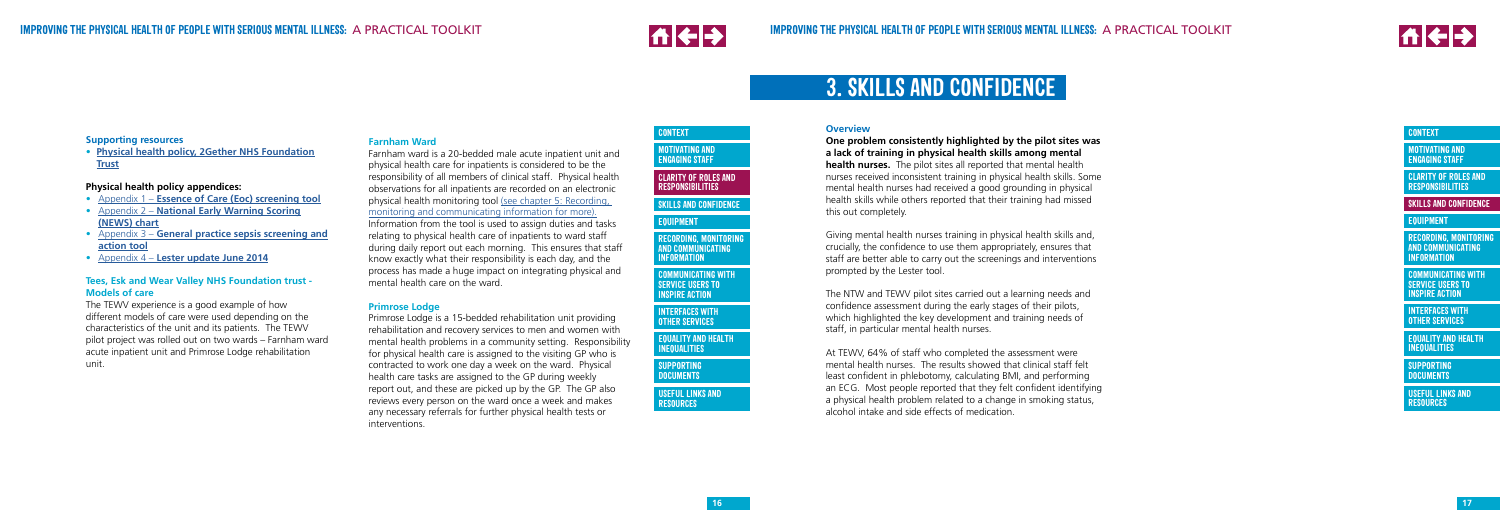



**[CLARITY OF ROLES AND](#page-6-0) RESPONSIBILITIES**

**[RECORDING, MONITORING](#page-13-0)  AND COMMUNICATING INFORMATION**

### **[CONTEXT](#page-5-0)**

**[SKILLS AND CONFIDENCE](#page-8-0)**

### **[EQUIPMENT](#page-12-0)**

**[COMMUNICATING WITH](#page-17-0) SERVICE USERS TO INSPIRE ACTION**

**[INTERFACES WITH](#page-19-0) OTHER SERVICES**

#### **Case study**

**Northumberland, Tyne and Wear NHS Foundation Trust Designing a trust-wide physical health training programme - Use of link nurses and a 'train the trainer' approach**

#### **Key learning**

- A trust-wide physical health training programme increased staff confidence.
- Existing management support and a trust-wide focus on physical health helped to embed a culture of good physical healthcare.
- A Physical Health Passport ensured all staff had the same level of physical health skills.

#### **Introduction**

Northumberland Tyne and Wear (NTW) NHS Foundation Trust trained and supported 96 physical health link nurses across the trust to lead implementation of the Lester (2014) tool into clinical practice. The trust designed and implemented a new physical health training programme to improve existing physical health skills among mental health nurses and increase their confidence in using them.

#### **Background**

NTW is one of the largest mental health, learning disability and neuro-disability organisations in England, providing services through 60 sites. The trust has been actively working to improve the physical health of service users for many years and already had a dedicated physical health policy, stating that every patient should have a regular assessment of their physical health and be offered appropriate interventions. 'link workers' – staff with a specific interest and skills in physical health – had been nominated in most inpatient areas to support their team to improve service users' physical health and wellbeing. Physical health champions were performing the same role in the community.

It was apparent that staff members' physical health skills varied across the trust, with some nurses reporting that they had received little physical health training during their mental health nurse training or feeling their competence and confidence had waned if they had trained some years ago.

#### **The solution**

The trust used the pilot funding to employ a project manager (Agenda for Change band 7) to coordinate and support the development of the existing 96 physical health link nurses (band 6) using a 'train the trainer' cascade approach. By developing physical health care in a coherent manner, the aim was that every qualified member of staff had the same basic level of physical health skills.

Nurses working at Watergate Park neuro-sciences unit already had a very high level of physical health skills and were used to help shape a foundation skills training programme. They checked the training was suitable for roll-out and their feedback was used to amend the training. The programme incorporated using the Lester tool and QRISK2 cardiovascular risk calculator and carrying out baseline physical health observations. Once agreed, the training programme was rolled out to link nurses across the trust who in turn transferred these skills to the nurses in their area.

The training was delivered in a classroom over one day. This proved to be a good way to refresh existing skills and upskill **[RECORDING, MONITORING](#page-13-0)  AND COMMUNICATING INFORMATION**

#### **[CONTEXT](#page-5-0)**

**[MOTIVATING AND](#page-5-0) ENGAGING STAFF**

**[CLARITY OF ROLES AND](#page-6-0) RESPONSIBILITIES**

#### **[SKILLS AND CONFIDENCE](#page-8-0)**

# **[EQUIPMENT](#page-12-0)**

**[COMMUNICATING WITH](#page-17-0) SERVICE USERS TO INSPIRE ACTION**

**[INTERFACES WITH](#page-19-0) OTHER SERVICES**

those who felt they had not received enough physical health training. The classroom environment encouraged people to share their knowledge and experience with one another and helped establish the context for putting the theory into practice.

The initial Foundation Skills training sessions were evaluated and the comments were used to amend the training further. For example, attendees felt that too much training time was being spent on head injuries and requested more 'hands-on' experience with the equipment, such as blood pressure monitors, thermometers and urine sticks. Regular evaluation ensures the training continues to evolve, with the project manager responding to feedback, and requests for further topics.

A Physical Health Passport was developed to ensure staff completed all necessary training and were fully competent in their physical health skills. The passport clearly set out the rationale behind the training programme and provided a checklist for line managers to assess the competence of their staff.

#### **Impact**

The role of link nurses has expanded across the trust. The original nurses are now aided by assistant practitioners (band 4) and support workers (band 3) to support their team members in identifying, monitoring and coordinating appropriate physical health interventions, and the foundation skills training is being prioritised for new link workers. 344 staff have now completed the foundation skills training.

The training has helped to raise the importance of physical health and wellbeing among all nursing staff and the project manager has noted an increase in calls from people asking for support and

advice, where before staff may have simply made a note on the electronic patient record (RiO). The training has been rolled out to all areas of the trust, and areas that may have been initially hesitant about the programme are now running with excellent practice in physical health.

#### **Next steps**

The number of link workers has increased to 120 across all inpatient units, with numbers expected to continue to rise further as roll-out continues. As new community teams are also developed, the number of the community physical health champions is also increasing.

Advanced physical health skills training is also being rolled out to qualified link workers and health champions (in the first instance), using a 'SIM mannequin' in a dedicated skills lab, to simulate various physical health scenarios. Sample topics include QTc interval changes, sepsis, congestive heart failure, head injury and hypoglycaemia although the system can be programmed to accommodate any scenario a team may come across. The advanced skills course supports staff to identify and respond to a patient whose health is deteriorating.

#### **Supporting resources**

- [Physical skills passport for nursing staff, Northumberland,](http://www.nhsiq.nhs.uk/media/2758086/9._physical_health_passport_march_2016_updated_logo_and_copyright.pdf) [Tyne and Wear NHS Foundation Trust](http://www.nhsiq.nhs.uk/media/2758086/9._physical_health_passport_march_2016_updated_logo_and_copyright.pdf)
- [User guide: Physical skills passport for nursing staff,](http://www.nhsiq.nhs.uk/media/2758091/10._user_guide_physical_health_skills_passport_final_february_2016.pdf) [Northumberland, Tyne and](http://www.nhsiq.nhs.uk/media/2758091/10._user_guide_physical_health_skills_passport_final_february_2016.pdf) *Wear NHS F*oundation Trust

**[SUPPORTING](#page-21-0) DOCUMENTS**

**[USEFUL LINKS AND](#page-21-0) RESOURCES**

**[EQUALITY AND HEALTH](#page-20-0) INEQUALITIES**

> **[SUPPORTING](#page-21-0) DOCUMENTS**

**[USEFUL LINKS AND](#page-21-0) RESOURCES**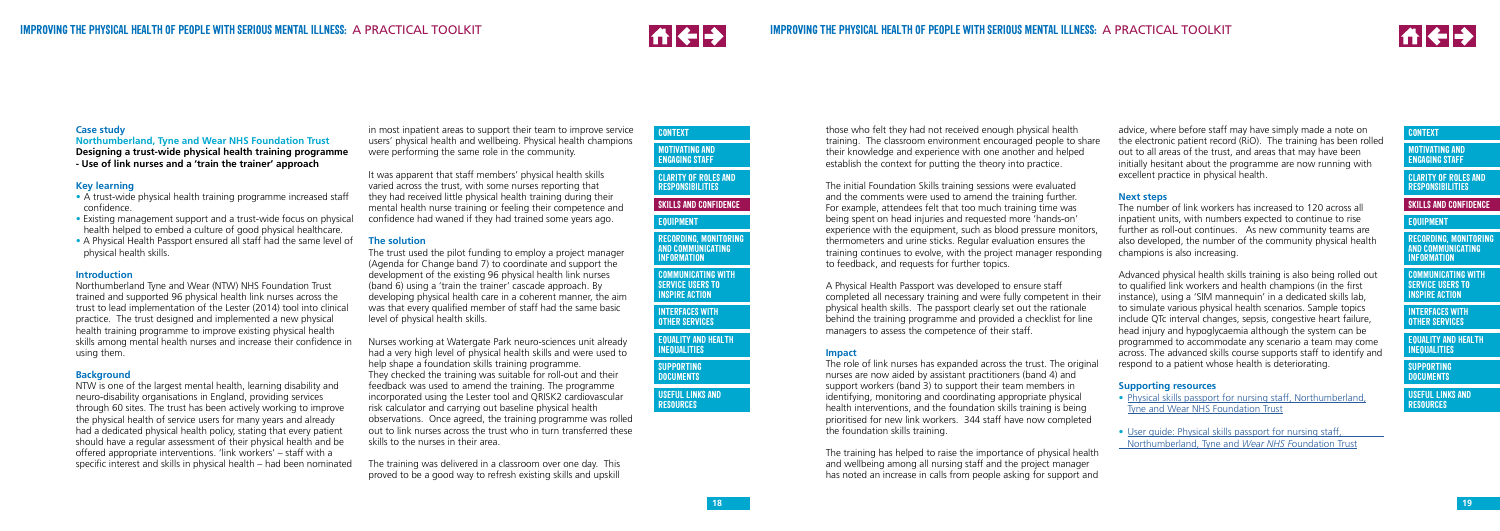



**[CLARITY OF ROLES AND](#page-6-0) RESPONSIBILITIES**

**[RECORDING, MONITORING](#page-13-0)  AND COMMUNICATING INFORMATION**

# **[CONTEXT](#page-5-0)**

**[SKILLS AND CONFIDENCE](#page-8-0)**

**[EQUIPMENT](#page-12-0)**

**[COMMUNICATING WITH](#page-17-0) SERVICE USERS TO INSPIRE ACTION**

**[INTERFACES WITH](#page-19-0) OTHER SERVICES**

#### **2gether NHS Foundation Trust**

2gether used a 'train the trainer' approach. The project 's health facilitator designed a training programme which both promoted and supported the Lester tool processes. The training was delivered in every inpatient unit by a health facilitato r, with a link worker or 'champion' nominated to coordinate and promote screening and intervention.

Coaching was provided to individual staff members to build con fidence and skills in screening and intervention, and training in blood tests was incorporated into the induction provided to junior doctors.

#### **Tees, Esk and Wear Valleys NHS Foundation Trust**

**[CLARITY OF ROLES AND](#page-6-0) RESPONSIBILITIES**

At TEWV, the team carried out a training needs assessment survey of all clinical staff. The training was designed to target the needs and responsibilities of different clinical staff groups and was focussed on the different domains highlighted by the Lester tool, such as smoking cessation. The team also used the training needs assessment to focus on areas of low confidence for clinical staff, such as phlebotomy and ECGs.

# **Mersey Care NHS Trust**

Mersey Care carried out a basic survey of nursing staff knowledge, skills and confidence and used this to provide a 'back to basics' training in physical health screening for staff.

# **National training programmes Health Education Yorkshire and the Humber**

**Recognising and assessing medical problems in psychiatric settings: using clinical simulation to improve physical healthcare for mental health patients – the RAMPPS course.**

# **Key learning**

• A simulation-based training course helped mental health clinical staff feel more confident in dealing with their patients' physical health conditions.

**[RECORDING, MONITORING](#page-13-0)  AND COMMUNICATING INFORMATION**

#### **[CONTEXT](#page-5-0)**

**[MOTIVATING AND](#page-5-0) ENGAGING STAFF**

**[SKILLS AND CONFIDENCE](#page-8-0)**

### **[EQUIPMENT](#page-12-0)**

**[COMMUNICATING WITH](#page-17-0) SERVICE USERS TO INSPIRE ACTION**

**[INTERFACES WITH](#page-19-0) OTHER SERVICES**

### **Background**

People with severe mental illnesses (SMIs) have more comorbid physical health conditions than the general population and this group die, on average, 20 years earlier than the general population. A proportion of these deaths are due to preventable physical conditions. There is strong evidence for a close association between SMIs and cardiovascular diseases, diabetes, chronic obstructive pulmonary disease (COPD) and musculoskeletal disorders.

Health Education Yorkshire and the Humber (HEYH) became aware that whilst training and interventions were being developed for community settings - recognising the importance of physical healthcare as part of an overall plan - there was a need to improve awareness and training in inpatient settings.

This was particularly true in relation to recognising when a patient on a psychiatric ward might be medically deteriorating. In medical and surgical inpatient settings a systematic approach to this is well embedded, but in psychiatric settings the approach has been much less well developed.

The team at HEYH recognised that mental health staff may lack confidence in managing physical health problems, as they may lack training or experience. A working group was set up

**"The training is a really advanced approach for mental health nurses across the trust. It helps us develop the skills to recognise when a patient under the care of mental health services is deteriorating due to physical health problems."**

**Kate Dale**, Mental and Physical Health Lead, Bradford District Care Foundation Trust

**[SUPPORTING](#page-21-0) DOCUMENTS**

**[USEFUL LINKS AND](#page-21-0) RESOURCES**

**[EQUALITY AND HEALTH](#page-20-0) INEQUALITIES**

> **[SUPPORTING](#page-21-0) DOCUMENTS**

**[USEFUL LINKS AND](#page-21-0) RESOURCES**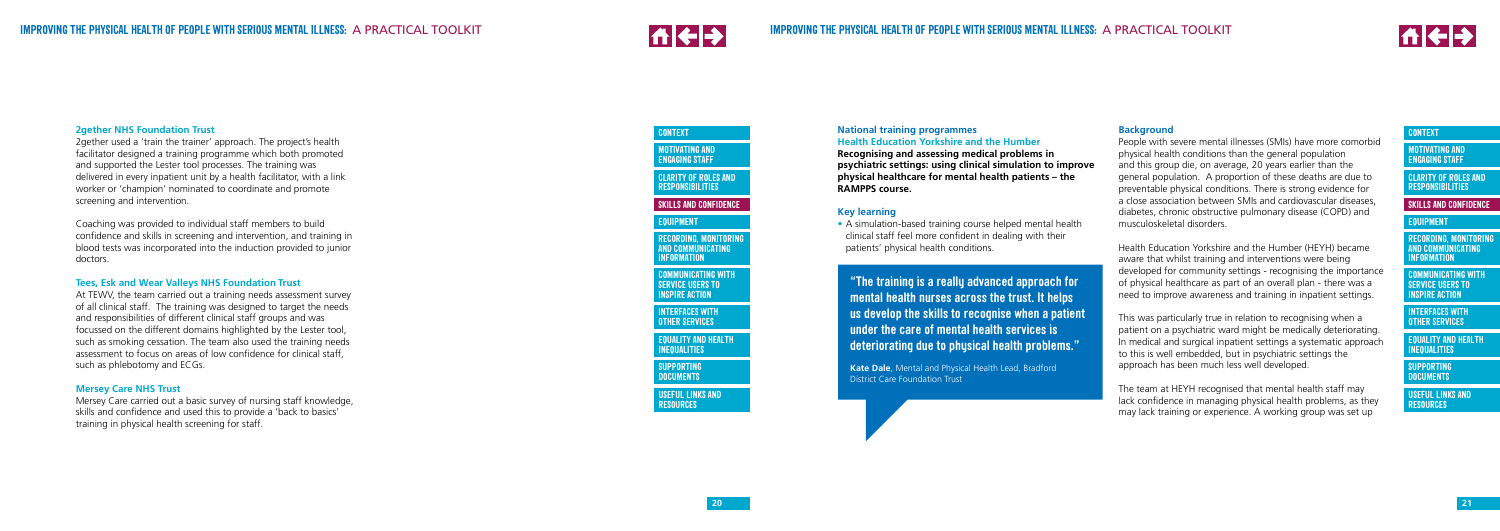



scenarios and 30 minute debriefing session for reflection and learning.

Participants gave extremely positive feedback, reporting that they had enjoyed the pilot day despite initial nervousness about what to expect. Delegates were asked to complete a pre- and posttraining questionnaire, mapped to the three different clinical staff groups and their specific training curriculum.

The analysis showed that all clinicians had increased their knowledge and felt significantly more confident following the RAMPPS course.

# **The result**

Following the successful pilot course in 2012 a number of mental health organisations across the Yorkshire and the Humber region have have introduced the RAMPPS course, with over 200 doctors, nurses and healthcare assistants taking part.

**[COMMUNICATING WITH](#page-17-0) SERVICE USERS TO INSPIRE ACTION** 

Staff say that they have improved their knowledge, skills and confidence for dealing with deteriorating physical health in mental health patients, alongside better team working and improved communication.

Mental health staff can now receive simulation training from ten scenarios which can be adapted to each individual organisation:

> • You can watch a film explaining the course at: <https://youtu.be/OWQDyzep9RU>

- brain tumour
- chest infection
- hypoglycaemia
- substance abuse
- respiratory depression
- complications of rapid tranquilisation
- neuroleptic malignant syndrome
- Wernicke's encephalopathy
- venous thrombosis
- ligature strangulation
- Clozapine-induced bowel obstruction

All the scenarios, debriefing tools and pre and post questionnaires have been published in the Health Education England RAMPPS handbook.

# **Next steps**

The team currently have a full-time leadership fellow and a part time regional clinical skills advisor who continue to develop new scenarios, including children and young people and older adults, and evaluate the impact of the RAMPPS programme on patient safety.

**[RECORDING, MONITORING](#page-13-0)  AND COMMUNICATING INFORMATION**

#### **[CONTEXT](#page-5-0)**

**[MOTIVATING AND](#page-5-0) ENGAGING STAFF**

**[CLARITY OF ROLES AND](#page-6-0) RESPONSIBILITIES**

**[SKILLS AND CONFIDENCE](#page-8-0)**

# **[EQUIPMENT](#page-12-0)**

| <b>CONTEXT</b>                                                                 |
|--------------------------------------------------------------------------------|
| <b>MOTIVATING AND</b><br><b>ENGAGING STAFF</b>                                 |
| <b>CLARITY OF ROLES AND</b><br><b>RESPONSIBILITIES</b>                         |
| <b>SKILLS AND CONFIDENCE</b>                                                   |
| <b>EOUIPMENT</b>                                                               |
| <b>RECORDING, MONITORING</b><br><b>AND COMMUNICATING</b><br><b>INFORMATION</b> |
| <b>COMMUNICATING WITH</b><br><b>SERVICE USERS TO</b><br><b>INSPIRE ACTION</b>  |
| <b>INTERFACES WITH</b><br><b>OTHER SERVICES</b>                                |
| <b>EQUALITY AND HEALTH</b><br><b>INEQUALITIES</b>                              |
| <b>SUPPORTING</b><br><b>DOCUMENTS</b>                                          |
| <b>USEFUL LINKS AND</b><br><b>RESOURCES</b>                                    |
|                                                                                |

**[INTERFACES WITH](#page-19-0) OTHER SERVICES**

The team have also developed a RAMPPS e-learning package to support the simulation training. The ten minute module provides pre-learning for all course attendees and includes a structured approach to the deteriorating patient using the ABCDE approach, the SBARD tool , the AVPU scale and National Early Warning Scores . This has now been integrated into the Electronic Staff Record systems of a number of trusts in the region and is now available on the national system too. The module is being added to the eLFH (e Learning For Health).

The HEYH team are now actively involved in spreading the course more widely across the region and to all local offices of Health Education England. Academic articles have been published in Mental Health Practice and Health Informatics.

#### **Supporting resources**

• [RAMPPS Handbook](http://www.nhsiq.nhs.uk/media/2758101/12._rampps_handbook_low_res_version_final.pdf)

to explore how mental health staff in these settings could be given training and education to provide better physical healthcare.

#### **The solution**

In relation to other clinical areas, training programmes which use simulation techniques have been underused in mental health contexts. Simulation techniques involve re-creating clinical situations using actors (simulated patients) and/or manikins in scenarios that allow staff to complete practical training in a risk-free environment.

The working group from HEYH decided that simulation would lend itself well to a mental health setting and developed a training course to promote inter-professional team-working focused around a medically deteriorating patient. This team of consultant psychiatrists, higher trainees, nurses, simulation leads and trainers attended a development day where they wrote and refined a series of clinical simulation scenarios. An inter-professional faculty was trained to run these standardised scenarios and debrief delegates.

The Recognising and Assessing Medical Problems in Psychiatric Settings (RAMPPS) course was tested by junior doctors in psychiatry and mental health nurses on a pilot day. 30 delegates took turns to take part in 10-15 minute clinical

**[SUPPORTING](#page-21-0) DOCUMENTS**

**[USEFUL LINKS AND](#page-21-0) RESOURCES**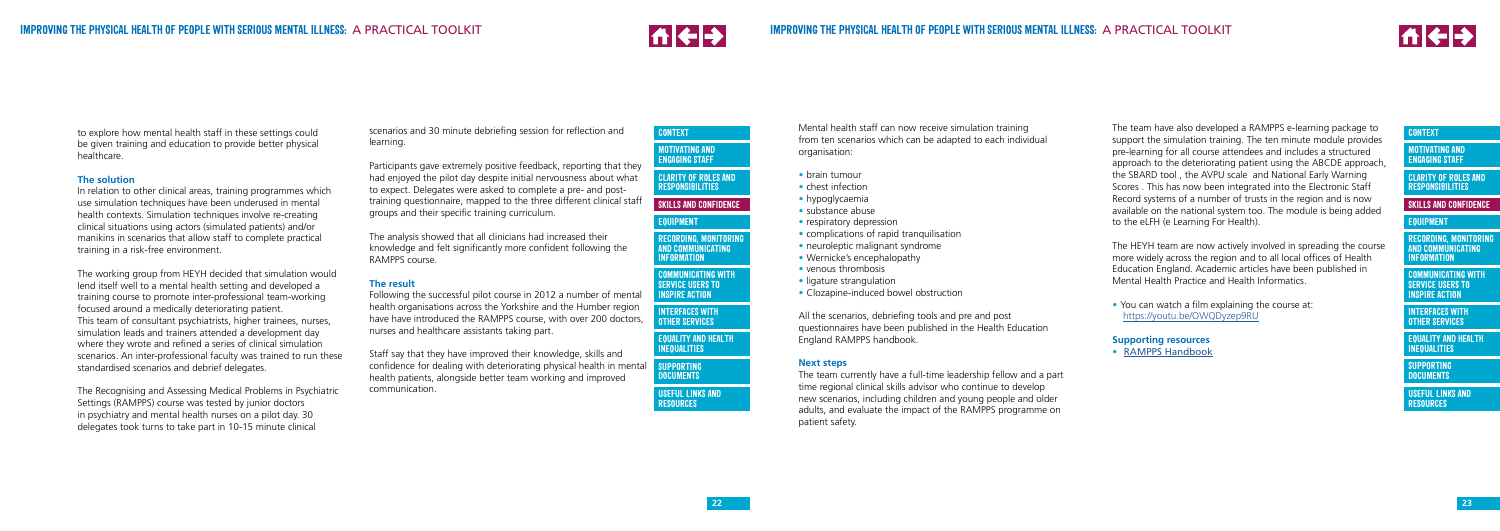イキナ



**[RECORDING, MONITORING](#page-13-0)  AND COMMUNICATING INFORMATION**

# **[CONTEXT](#page-5-0)**

**[MOTIVATING AND](#page-5-0) ENGAGING STAFF**

**[CLARITY OF ROLES AND](#page-6-0) RESPONSIBILITIES**

**[SKILLS AND CONFIDENCE](#page-8-0)**

**EQUIPMENT**

**[COMMUNICATING WITH](#page-17-0) SERVICE USERS TO INSPIRE ACTION**

**[INTERFACES WITH](#page-19-0) OTHER SERVICES**

**[MOTIVATING AND](#page-5-0) ENGAGING STAFF** 

**[COMMUNICATING WITH](#page-17-0) SERVICE USERS TO INSPIRE ACTION** 

<span id="page-12-0"></span>**"Not only did I really enjoy the experience, I also took away several important learning points which I had to put into action surprisingly quickly. The final station of the day was a patient with neuroleptic malignant syndrome and I was the junior doctor in the team. Afterwards, we spoke as a group about the scenario, and I mentioned that I'd never had to treat it before so it was a good exercise to practice rare and unusual presentations. Later that evening, I was on call, covering the wards in Sheffield. I had a job handed over to chase the blood test results of a patient who hadn't been well that day. On seeing a creatinine kinase result of over 1000, I immediately thought NMS and transferred the patient to A&E. Had I not had the experience given to me by the RAMPPS course earlier that day, maybe I wouldn't have seen the significance of that result, or maybe the course gave me the confidence to say, 'this is NMS, he needs to go to hospital as soon as possible."**

**Dr Victoria Lattimer,** Junior Psychiatrist, RAMPPS delegate

**[RECORDING, MONITORING](#page-13-0)  AND COMMUNICATING INFORMATION**

#### **[CONTEXT](#page-5-0)**

**[CLARITY OF ROLES AND](#page-6-0) RESPONSIBILITIES**

**[SKILLS AND CONFIDENCE](#page-8-0)**

#### **EQUIPMENT**

**[INTERFACES WITH](#page-19-0) OTHER SERVICES**

#### **Overview**

**While the pilot site project evaluation does not specifically focus on what equipment is needed, each pilot site acknowledged that to carry out the physical health checks recommended by the Lester tool it was essential to have access to the correct equipment.** It is also essential to have private space available for physical health checks to take place.

Equipment will vary depending on setting.

#### **Supporting resources**

• [Recommended medical devices from South London and](http://www.nhsiq.nhs.uk/media/2758106/13._slam_-_recommended_medical_devices_for_physical_healthcare.pdf) [Maudsley NHS Foundation Trust](http://www.nhsiq.nhs.uk/media/2758106/13._slam_-_recommended_medical_devices_for_physical_healthcare.pdf)

# **4. EQUIPMENT**

**[SUPPORTING](#page-21-0) DOCUMENTS**

**[USEFUL LINKS AND](#page-21-0) RESOURCES**

**[EQUALITY AND HEALTH](#page-20-0) INEQUALITIES**

> **[SUPPORTING](#page-21-0) DOCUMENTS**

**[USEFUL LINKS AND](#page-21-0) RESOURCES**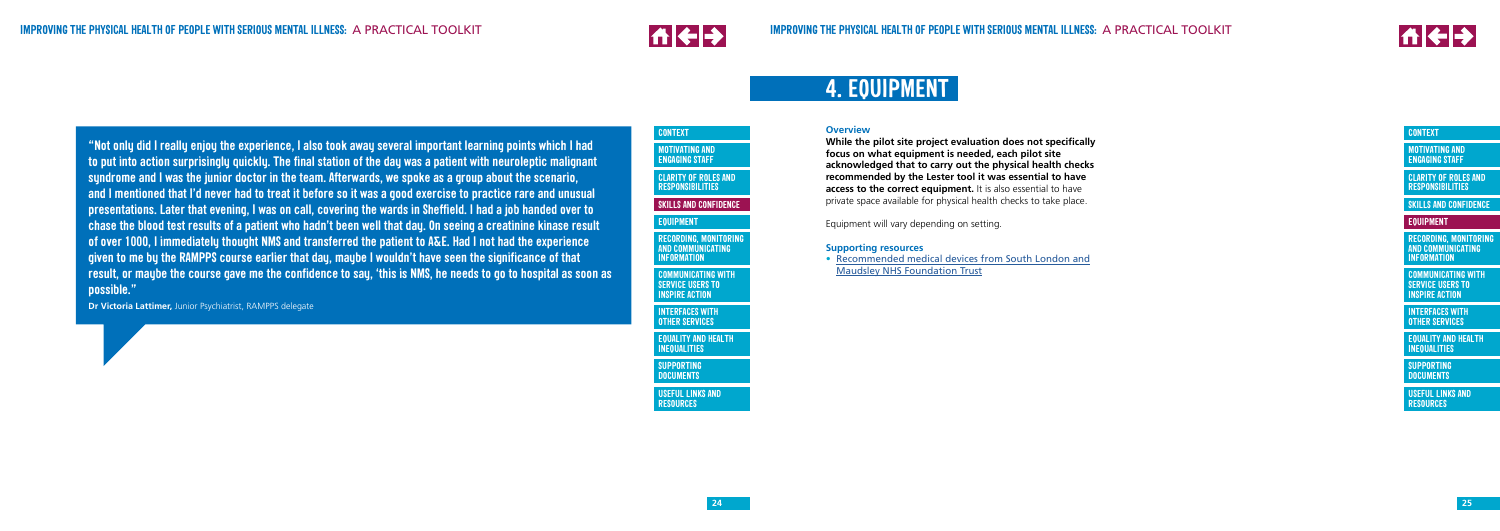



**[CLARITY OF ROLES AND](#page-6-0) RESPONSIBILITIES**

**RECORDING, MONITORING AND COMMUNICATING INFORMATION**

# **[CONTEXT](#page-5-0)**

**[SKILLS AND CONFIDENCE](#page-8-0)**

**[EQUIPMENT](#page-12-0)**

**[COMMUNICATING WITH](#page-17-0) SERVICE USERS TO INSPIRE ACTION**

**[INTERFACES WITH](#page-19-0) OTHER SERVICES**

#### **Overview**

**Physical health monitoring and intervention is complex and may involve many different professional groups, including psychiatric nurses, psychiatrists, health instructors, physiotherapists, dieticians, GPs, practice nurses and specialists in secondary care, who are all likely to be collecting physical health data for the same service user.** 

Because of the complexity of this shared responsibility for service users' physical health, it is vital to have an effective method of recording and sharing information. This can ensure all aspects of physical health are covered, avoid duplication and enable safe and effective clinical decision making.

Most mental health trusts now use electronic patient record systems to record both mental and physical health information for their service users. The systems used vary widely by trust and include PARIS, RIO, EPEX, Mental Health CareNotes and Lorenzo/IPM. The ideal solution would be a shared record across all care sectors with access for all relevant professionals and service users themselves. But given this range of systems in use in mental health, coupled with the range of systems in primary care and acute care, it is unlikely that this will be achieved in the foreseeable future. Therefore, many trusts have begun to look at different ways of providing an effective system whilst working within the boundaries of the existing technology.

Following a quality improvement event using the Kaizen method<sup>7</sup>, the Durham and Darlington Adult Mental Health locality (D&D AMH locality) agreed to implement an electronic physical health monitoring system and standardise related work processes.

# <span id="page-13-0"></span>**5. RECORDING, MONITORING AND COMMUNICATING INFORMATION**

**RECORDING, MONITORING AND COMMUNICATING INFORMATION**

#### **[CONTEXT](#page-5-0)**

**[MOTIVATING AND](#page-5-0) ENGAGING STAFF**

**[CLARITY OF ROLES AND](#page-6-0) RESPONSIBILITIES**

**[SKILLS AND CONFIDENCE](#page-8-0)**

### **[EQUIPMENT](#page-12-0)**

**[COMMUNICATING WITH](#page-17-0) SERVICE USERS TO INSPIRE ACTION**

**[INTERFACES WITH](#page-19-0) OTHER SERVICES**

#### **Case study**

**Tees, Esk and Wear Valleys NHS Foundation Trust Developing an electronic physical health monitoring tool (working with PARIS)** 

# **Key learning**

- Developing an electronic physical health monitoring tool increased staff awareness of the importance of physical health monitoring for SMI patients.
- Existing culture and physical health processes on pilot wards changed as a result.
- Demonstrating the effectiveness of and need for the tool helped bring about changes to existing PARIS system.

#### **Introduction**

Tees, Esk and Wear Valley NHS Foundation Trust (TEWV) were awarded funding by NHS England to support implementation of an electronic physical health monitoring tool. Piloting the tool helped standardise physical health-related work processes on two wards, enabled timely and accurate recording of physical health information, and overcome limitations in the existing electronic patient record (PARIS).

#### **Background**

The PARIS system had been expanded to incorporate a 'physical heath' entry in the 'casenotes' section, but this was limited in function and meant that physical health data was still difficult to retrieve and review. The locality identified that PARIS lacked a specific location to record and review physical health parameters, especially trends.

Electronic access to blood test results from local pathology labs was limited to a specific number of login 'licences', meaning not all clinical staff could view the results quickly and easily. By developing and testing the tool in practice, the NHS Englandfunded pilot project helped demonstrate that physical health monitoring needed a specific area for all results to be collated for reviewing trends. Added to the CQUIN recommendations that all trusts develop an electronic monitoring tool for physical health, this has resulted in changes to the trust's PARIS system.

### **The solution**

The new electronic monitoring tool was developed by the trust's pharmacy team to combat recording issues in medicines management for use in the Clozapine clinic. The tool never reached the piloting stage, so the D&D AMH directorate clinical pharmacist seized the opportunity to modify the tool for the physical health project. Although the existing tool already included some elements of physical health monitoring, more were added to provide a complete picture of a service users' physical health.

**[SUPPORTING](#page-21-0) DOCUMENTS**

**[USEFUL LINKS AND](#page-21-0) RESOURCES**

**[EQUALITY AND HEALTH](#page-20-0) INEQUALITIES**

> **[SUPPORTING](#page-21-0) DOCUMENTS**

**[USEFUL LINKS AND](#page-21-0) RESOURCES**

 $7$  The 'Kaizen method', also known as continuous improvement, is a long-term approach to work that systematically seeks to achieve small, incremental changes in processes in order to improve efficiency and quality.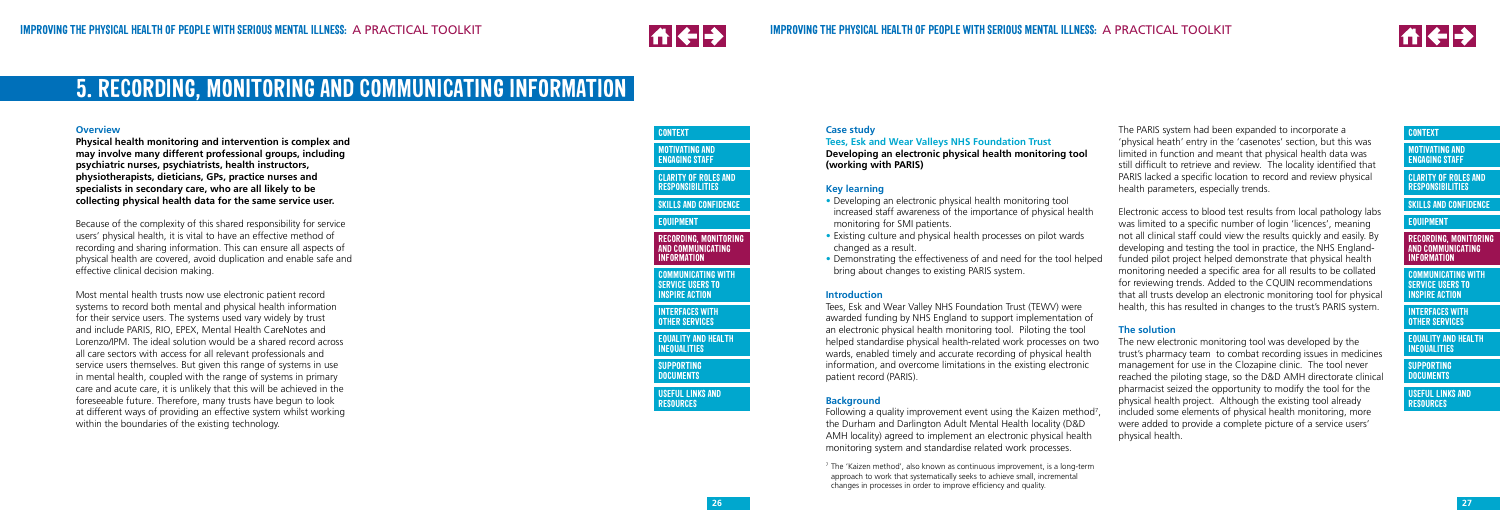



**[RECORDING, MONITORING](#page-13-0)  AND COMMUNICATING INFORMATION**

# **[CONTEXT](#page-5-0)**

**[MOTIVATING AND](#page-5-0) ENGAGING STAFF**

**[CLARITY OF ROLES AND](#page-6-0) RESPONSIBILITIES**

**[SKILLS AND CONFIDENCE](#page-8-0)**

**[EQUIPMENT](#page-12-0)**

**[COMMUNICATING WITH](#page-17-0) SERVICE USERS TO INSPIRE ACTION**

**[INTERFACES WITH](#page-19-0) OTHER SERVICES**

Based in an excel spreadsheet, the physical health monitoring tool included fields for:

- Patient details
- Blood pressure
- Pulse
- Temperature
- Weight
- Waist measurement
- BMI
- Smoking status
- Alcohol consumption
- Side effects of medication
- Constipation
- Date of blood tests

The tool also included graphs to show trends in a patient's physical health perimeters, and a link to the Lester tool.

The tool was piloted on the Farnham acute inpatient ward (20 beds) and Primrose Lodge rehabilitation ward (15 beds). The clinical pharmacist and project manager visited the chosen wards to explain the purpose of the tool and proposed changes to existing work processes. Staff received training in how and why to use the tool and an online survey asked staff about their further

training needs.

**[CLARITY OF ROLES AND](#page-6-0) RESPONSIBILITIES**

The tool was placed on the trust's shared drive, with full access limited to the ward clerks and other ward staff given read-only access so they could check a patient's measurements. A paperbased physical health recording sheet was developed for ward staff to use during physical health assessments of patients, with the ward clerks taking responsibility for transferring data to the electronic tool. While this process did mean additional work for the ward clerks, some of the funding from the project was used to remunerate them for their work.

#### **Impact**

Introducing the tool has had an enormous impact in several key areas and within a matter of months staff perceived that it had contributed to a change in culture and attitudes towards physical health on both pilot wards.

- a more comprehensive physical case notes section
- the ability to print graphs to show trends and improve monitoring of a patient's physical health. This will allow staff to see at a glance when something is unusual for a particular service user and pick up any problems immediately.
- links to the ORISK CVD risk assessment and Lester tools
- health and lifestyle information and interventions
- **Report Out:** involving all key ward staff, Report Out takes place every weekday morning on Farnham ward and once a week at Primrose Lodge. The ward clerk uses data from the tool to inform discussion about each patient and assign tasks to the multi-disciplinary team for that day or week. This ensures that every patient's physical health needs are accurately recorded, and a focus on physical health is embedded continually into ward culture. The whole team is also clear which physical health tasks have been completed so that only necessary tasks are allocated.
- **Blood tests:** introduction of the tool means it should now be easier for clinical staff to check if and when a patient has

**[RECORDING, MONITORING](#page-13-0)  AND COMMUNICATING INFORMATION**

#### **[CONTEXT](#page-5-0)**

**[MOTIVATING AND](#page-5-0) ENGAGING STAFF**

**[SKILLS AND CONFIDENCE](#page-8-0)**

### **[EQUIPMENT](#page-12-0)**

**[COMMUNICATING WITH](#page-17-0) SERVICE USERS TO INSPIRE ACTION**

**[INTERFACES WITH](#page-19-0) OTHER SERVICES**

had a certain blood test, and chase the results if necessary.

• **Changes to PARIS:** piloting and testing the tool in practice provided the trust with evidence that changes to the existing system were needed. Changes are being made to bring physical health data together and allow staff to record and access physical health data more quickly and easily

#### **Next steps**

Changes and additions to the PARIS system are currently in the testing stage and will soon be available for trust-wide use.

These will include:

The trust has a separate project to improve communication with GPs and physical health care in general (including on wards), which is hoped to improve physical health interventions within the trust rather than relying on action by patients' GPs.

#### **Supporting resources**

- [Electronic physical health monitoring tool, Tees, Esk and](http://www.nhsiq.nhs.uk/media/2758111/14._draft_pm_chart_v9_200115.pdf) [Wear Valleys NHS Foundation Trust](http://www.nhsiq.nhs.uk/media/2758111/14._draft_pm_chart_v9_200115.pdf)
- [Standard process description 1: Registration onto T:drive,](http://www.nhsiq.nhs.uk/media/2758116/15._spd_1_-_ward_-_registration_of_users.pdf) [Tees, Esk and Wear Valleys NHS Foundation Trust](http://www.nhsiq.nhs.uk/media/2758116/15._spd_1_-_ward_-_registration_of_users.pdf)
- [Standard process description 2: Completion of physical](http://www.nhsiq.nhs.uk/media/2758121/16._spd_2_-_ward___monitoring_of_patients.pdf) [health monitoring of patients electronic tool for patients](http://www.nhsiq.nhs.uk/media/2758121/16._spd_2_-_ward___monitoring_of_patients.pdf) [included in NHSIQ pilot, Tees, Esk and Wear Valleys NHS](http://www.nhsiq.nhs.uk/media/2758121/16._spd_2_-_ward___monitoring_of_patients.pdf) [Foundation Trust](http://www.nhsiq.nhs.uk/media/2758121/16._spd_2_-_ward___monitoring_of_patients.pdf)
- [Physical health monitoring recording sheet, Tees, Esk and](http://www.nhsiq.nhs.uk/media/2758126/17._physical_health_monitoring_pilot_recording_sheet_v2.pdf) [Wear Valleys NHS Foundation Trust](http://www.nhsiq.nhs.uk/media/2758126/17._physical_health_monitoring_pilot_recording_sheet_v2.pdf)

# **The Bradford template**

The Bradford template is a specially designed screen developed for the SystmOne, EMIS Web and Rio IT systems which collects all the physical health data required for each service user in one place and links to relevant guidance on treatment and intervention. The template now includes all the data recommended by the Lester tool but has a few additional sections designed to meet the specific requirements of Bradford District Care Foundation Trust.

# **Supporting resources**

• [Bradford physical health template, screenshots SystmOne](http://www.nhsiq.nhs.uk/media/2758156/18._bradford_physical_health_template_screenshots_systmone_version.pdf) [version](http://www.nhsiq.nhs.uk/media/2758156/18._bradford_physical_health_template_screenshots_systmone_version.pdf)

**[SUPPORTING](#page-21-0) DOCUMENTS**

**[USEFUL LINKS AND](#page-21-0) RESOURCES**

**[EQUALITY AND HEALTH](#page-20-0) INEQUALITIES**

> **[SUPPORTING](#page-21-0) DOCUMENTS**

**[USEFUL LINKS AND](#page-21-0) RESOURCES**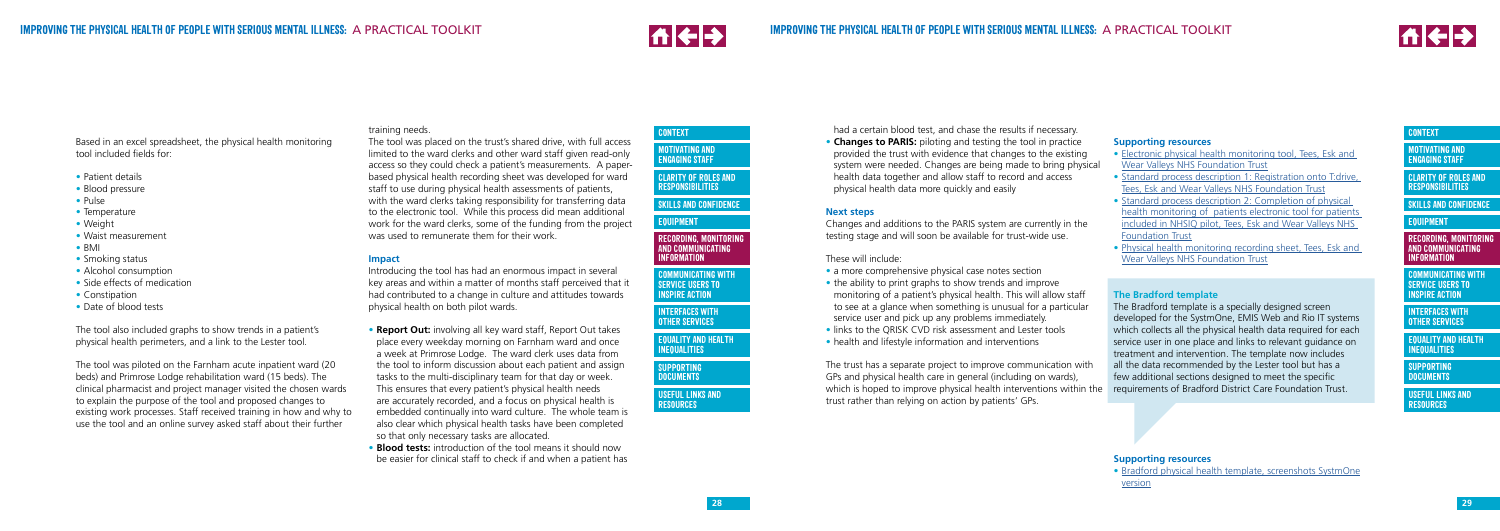



#### **2Gether NHS Foundation Trust – working with RiO**

The Lester care plan is linked to the trust's 'Essence of Care' (EOC) screening tool which is completed for every patient within 72 hours of admission. If the patient is 'high risk' in any cardiovascular risk factor area, the EoC will signpost the individual to then open the Lester tool care plan, which provides guidance for interventions available to the patient. This care plan travels with the patient through community services once they are discharged.

2Gether NHS Foundation Trust use the 'open RIO' system as their electronic patient record which means that they have the freedom to make changes to the system, but cannot pick up national changes such as the roll out of the Bradford Template. The trust decided to make it easier to record physical health data by pulling together all of the data recording fields for the Lester tool into one place. They did this by developing a care plan specifically aligned to the Lester tool. The way this care plan is used is set out in the trust's physical health policy.

**[MOTIVATING AND](#page-5-0) ENGAGING STAFF** 

**[CLARITY OF ROLES AND](#page-6-0) RESPONSIBILITIES**

#### **Supporting resources**

- [Screenshots of RiO template, 2Gether NHS Foundation Trust](http://www.nhsiq.nhs.uk/media/2758131/19._2gether_rio_screenshots.pdf)
- 2 Gether Physical health policy
- [Essence of Care \(EOC\) Screening Tool](http://www.nhsiq.nhs.uk/media/2758066/5._appendix_1_-_essence_of_care__eoc__screening_tool.pdf)

**[RECORDING, MONITORING](#page-13-0)  AND COMMUNICATING INFORMATION**

#### **[CONTEXT](#page-5-0)**

**[SKILLS AND CONFIDENCE](#page-8-0)**

**[EQUIPMENT](#page-12-0)**

**[COMMUNICATING WITH](#page-17-0) SERVICE USERS TO INSPIRE ACTION**

**[COMMUNICATING WITH](#page-17-0) SERVICE USERS TO INSPIRE ACTION** 

**[INTERFACES WITH](#page-19-0) OTHER SERVICES**

**Mersey Care NHS Trust working with EPEX** Mersey Care

currently uses EPEX as their electronic patient record system. However, they discovered this was not compatible with the recently developed Bradford template and did not bring together physical health data in a way which would facilitate use of the Lester tool. Doctors and nurses had access to different screens, which did not encourage joined up working across multidisciplinary teams. This led the trust to develop a dedicated physical health screen, which they incorporated into the existing IT system.

A working group made up of nurses, junior doctors, dieticians, senior clinicians and IT support made recommendations which resulted in a new IT screen that allows all clinical staff to record physical health data in one place. This has now been rolled out across the whole trust.

Initially, the new screen did not make a significant impact on recording of physical health data, despite inclusion in staff training and inductions, and use of the screen remained inconsistent. To combat this, each department, ward and community team introduced a weekly report on completion of the screen for each patient. This made a huge impact on reporting of physical health data as it highlighted the importance of physical health care to each team, enabled them to view their performance and facilitated discussions on physical health data.

**[RECORDING, MONITORING](#page-13-0)  AND COMMUNICATING INFORMATION**

**[CONTEXT](#page-5-0)**

**[MOTIVATING AND](#page-5-0) ENGAGING STAFF [CLARITY OF ROLES AND](#page-6-0) RESPONSIBILITIES**

**[SKILLS AND CONFIDENCE](#page-8-0)**

#### **[EQUIPMENT](#page-12-0)**

**[INTERFACES WITH](#page-19-0) OTHER SERVICES**

#### **Supporting resources**

• [Screenshots of physical health observations screen for EPEX,](http://www.nhsiq.nhs.uk/media/2758146/20._mersey_care_epex_physical_health_observations_screenshots.pdf) [Mersey Care NHS Trust](http://www.nhsiq.nhs.uk/media/2758146/20._mersey_care_epex_physical_health_observations_screenshots.pdf)

**[SUPPORTING](#page-21-0) DOCUMENTS**

**[USEFUL LINKS AND](#page-21-0) RESOURCES**

**[EQUALITY AND HEALTH](#page-20-0) INEQUALITIES**

> **[SUPPORTING](#page-21-0) DOCUMENTS**

**[USEFUL LINKS AND](#page-21-0) RESOURCES**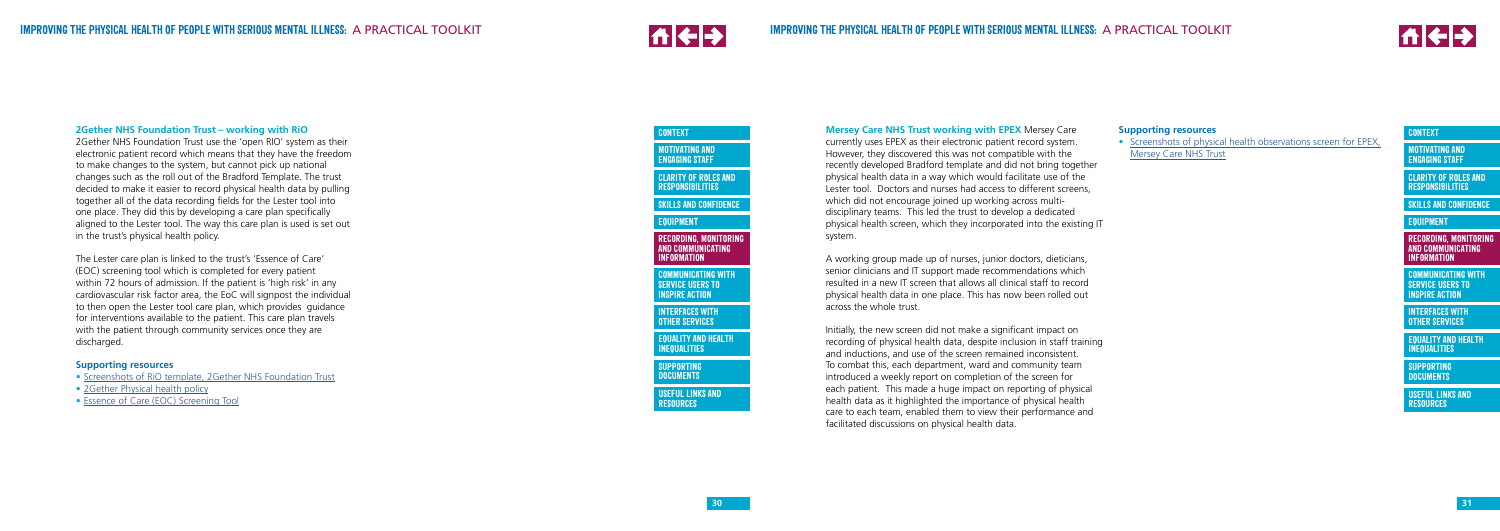# 相←→



**[COMMUNICATING WITH](#page-17-0) SERVICE USERS TO INSPIRE ACTION** 

**[RECORDING, MONITORING](#page-13-0)  AND COMMUNICATING INFORMATION**

# **[CONTEXT](#page-5-0)**

**[MOTIVATING AND](#page-5-0) ENGAGING STAFF**

**[CLARITY OF ROLES AND](#page-6-0) RESPONSIBILITIES**

**[SKILLS AND CONFIDENCE](#page-8-0)**

### **[EQUIPMENT](#page-12-0)**

**[INTERFACES WITH](#page-19-0) OTHER SERVICES**

The team felt that a vital step was to link up the primary and secondary care records to avoid duplication and provide continuity of physical healthcare between BDCFT and primary care. A number of mechanisms make this possible: E-Discharge has been implemented for patients moving back to the care of their GP from BDCFT, BDCFT has read-only access for SystmOne to avoid duplication of tests and the trust is currently posting paper copies of physical health check outcomes to patients' GPs whilst an electronic solution is being developed.

• [Screenshots of Bradford physical health template, SystmOne](http://www.nhsiq.nhs.uk/media/2758156/18._bradford_physical_health_template_screenshots_systmone_version.pdf) <u>[version](http://www.nhsiq.nhs.uk/media/2758156/18._bradford_physical_health_template_screenshots_systmone_version.pdf)</u>

Physical healthcare for people in Bradford with serious mental illness is now much improved, with increased numbers of comprehensive physical health checks, more patients receiving cardiovascular risk assessments and improved communication between primary and secondary care. Next steps for the team include continued spread by incorporation into the PARIS patient record system to make the template available for even greater numbers of patients.

#### **Supporting resources**

**[RECORDING, MONITORING](#page-13-0)  AND COMMUNICATING INFORMATION**



**[MOTIVATING AND](#page-5-0) ENGAGING STAFF**

**[CLARITY OF ROLES AND](#page-6-0) RESPONSIBILITIES**

**[SKILLS AND CONFIDENCE](#page-8-0)**

#### **[EQUIPMENT](#page-12-0)**

**[COMMUNICATING WITH](#page-17-0) SERVICE USERS TO INSPIRE ACTION**

**[INTERFACES WITH](#page-19-0) OTHER SERVICES**

# **Using IT to join up physical healthcare across primary and secondary care**

# **The Bradford Template (working across multiple systems)**

- A physical health recording template was created for use on SystmOne and EMIS Web in primary care and RIO in secondary care.
- The template prompts clinicians to carry out all aspects of the physical health check, prevents duplication and makes recording physical health data easier by collecting it in one place.
- A mechanism has been put in place to allow data sharing between primary and secondary care providing continuity of care and reducing duplication.
- The Bradford physical healthcare template is aligned with the Lester 2014 tool.

This project to improve the physical healthcare of people in Bradford with serious mental illness was initiated as a partnership between Bradford District Care Foundation Trust (BDCFT), Leeds and York Partnership NHS Foundation Trust and the West and South Yorkshire and Bassetlaw Commissioning Support Unit. The work has been built upon with internal initiatives within BDCFT.

Bradford's story of improving physical healthcare for people with SMI began in primary care with a template incorporated into the SystmOne IT system which was used by 80 GP practices in the Bradford area (it was later translated into EMIS web). The new template was designed to prompt GPs to carry out comprehensive

health checks for people with SMI which included cardiovascular risk calculations and had the added benefit of helping to generate QOF payments more easily. Training was provided for practices on the benefits and use of the template to help embed it in practice.

The initial evaluation results were positive, showing an increase in adherence to the NICE standards of calculating CVD risk through using the template and using the template more than doubled the detection rate for at risk patients (patients with a QRISK2 score of >20%) than health-checks without it (from 1.5% to 3.9%).

Following the success of the template in primary care the team set their sights on spreading the template, both geographically into other areas in England and also into secondary care. The template was translated for the RIO patient record system for use across BDCFT and implemented as part of a drive to improve physical healthcare which also included the introduction of health and wellbeing clinics across community mental health teams. As part of this project, the team worked in partnership with NHS England to ensure that the Bradford template was aligned to the Lester 2014 tool, therefore aligning work in Bradford with NHS England's work to implement the Lester 2014 tool and with the national CQUIN for physical health. Following a successful roll-out in BDCFT, the team have now rolled-out the Bradford template further by negotiating with RIO to allow access to the template to all trusts that use the standard RIO system across the country.

**[SUPPORTING](#page-21-0) DOCUMENTS**

**[USEFUL LINKS AND](#page-21-0) RESOURCES**

**[EQUALITY AND HEALTH](#page-20-0) INEQUALITIES**

> **[SUPPORTING](#page-21-0) DOCUMENTS**

**[USEFUL LINKS AND](#page-21-0) RESOURCES**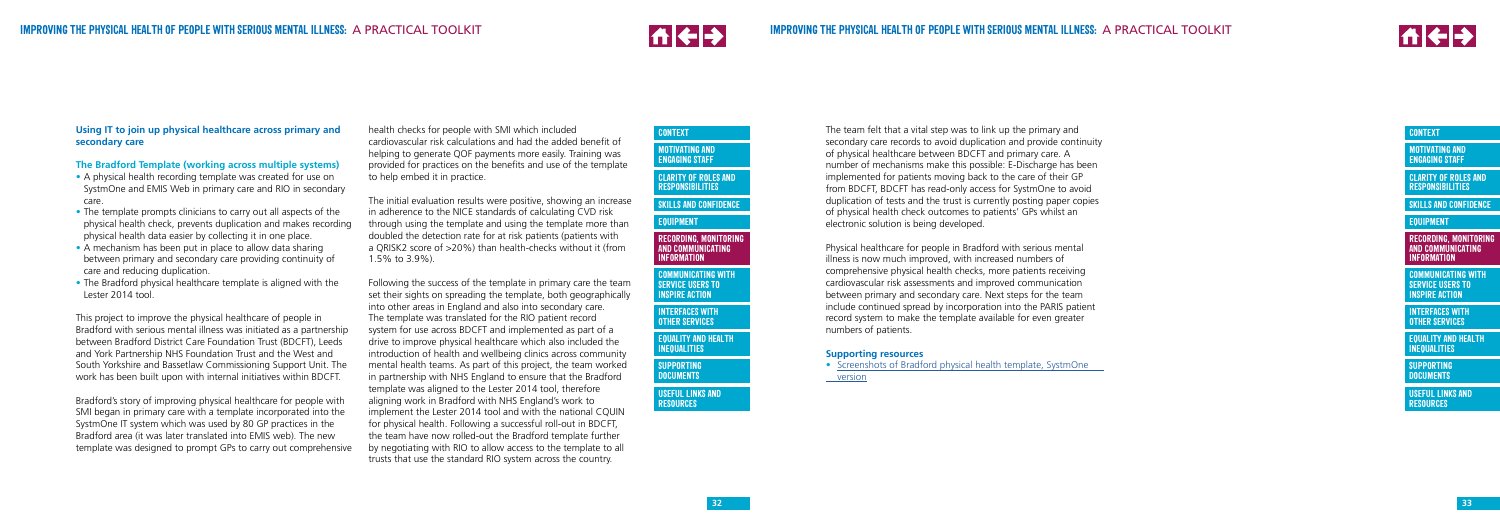



**[RECORDING, MONITORING](#page-13-0)  AND COMMUNICATING INFORMATION**

#### **[CONTEXT](#page-5-0)**

**[MOTIVATING AND](#page-5-0) ENGAGING STAFF**

**[CLARITY OF ROLES AND](#page-6-0) RESPONSIBILITIES**

**[SKILLS AND CONFIDENCE](#page-8-0)**

# **[EQUIPMENT](#page-12-0)**

**COMMUNICATING WITH SERVICE USERS TO INSPIRE ACTION**

**[INTERFACES WITH](#page-19-0) OTHER SERVICES**

#### **Overview**

There is often a perception that people with serious mental illness are not concerned about their physical health and therefore will not want to engage with physical healthcare, particularly when on an acute ward in a crisis situation. To enable them to design a service based around the needs of patients, Mersey Care NHS trust believed it was vital to challenge this assumption and ask service users for their views on physical healthcare in psychiatric settings.

A questionnaire was designed and tested with service users before being sent out widely across the four pilot sites and was completed by 195 service users who were inpatients or recently discharged.

# **Royal College of Psychiatrists' evaluation findings**

The graph (Figure 1) on the right shows the responses of service users when asked how concerned they were about their physical health.

Whilst almost a quarter of service users were not concerned about their physical health a large proportion were worried. Although the service user questionnaire did not address the issue directly, it is possible that those who are not concerned about their physical health may not be aware of their increased risk of cardiovascular conditions and premature death.

# <span id="page-17-0"></span>**6. COMMUNICATING WITH SERVICE USERS TO INSPIRE ACTION**

**Figure 1: Service users' level of concern about their physical health8 30% 25% 20% 15% 10% 5% 0% A lot concerned concerned concerned Quite a bit Moderately A little concerned Not at all concerned 10% 19% 21% 24% 23%**

<sup>8</sup> [An Evaluation of the Implementation of the Lester Tool 2014 in Psychiatric](http://www.rcpsych.ac.uk/workinpsychiatry/qualityimprovement/research/lesterevaluation-1.aspx)  [Inpatient Settings, RCPsych, p23, table 4.](http://www.rcpsych.ac.uk/workinpsychiatry/qualityimprovement/research/lesterevaluation-1.aspx)

**"Not all of them but some of them are taking a little bit more interest, and they'll say: "My blood pressure all right? Is it all right today?" And they're asking about it and actually taking an interest in it."**

**Staff member, mental health trust**

**[CONTEXT](#page-5-0)**

**[MOTIVATING AND](#page-5-0) ENGAGING STAFF**



\*Caution should be exercised in relation to these figures, particularly in relation to support with smoking, exercise and diet because need was not assessed. The survey did not ask respondents if they were current smokers or were motivated to improve diet and exercise.

The graph below (Figure 2) shows the tests that service users reported that they would like to have when in hospital and in the community. This suggests that a large proportion of people are willing to engage with their physical health in both settings. [The full](http://www.rcpsych.ac.uk/workinpsychiatry/qualityimprovement/research/lesterevaluation-1.aspx)  [results of the service user questionnaire can be found in the evaluation report.](http://www.rcpsych.ac.uk/workinpsychiatry/qualityimprovement/research/lesterevaluation-1.aspx)

**[SUPPORTING](#page-21-0) DOCUMENTS**

**[USEFUL LINKS AND](#page-21-0) RESOURCES**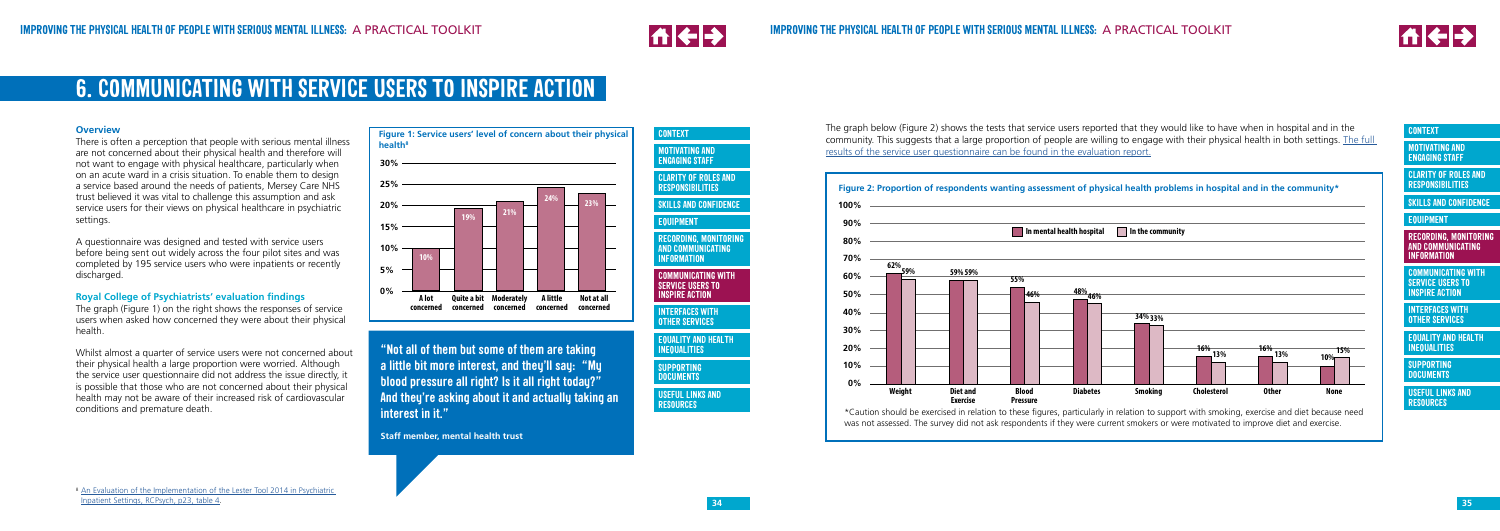



**[RECORDING, MONITORING](#page-13-0)  AND COMMUNICATING INFORMATION**

#### **[CONTEXT](#page-5-0)**

**[CLARITY OF ROLES AND](#page-6-0) RESPONSIBILITIES**

**[SKILLS AND CONFIDENCE](#page-8-0)**

#### **[EQUIPMENT](#page-12-0)**

**[COMMUNICATING WITH](#page-17-0) SERVICE USERS TO INSPIRE ACTION**

**[INTERFACES WITH](#page-19-0) OTHER SERVICES**

There are many factors which might play a role in a service user's reported health status and level of concern, for example, a lack of knowledge about the risks of taking antipsychotic medication or their lifestyle choices, and of the consequences of the resulting poor physical health, diagnostic overshadowing when attending non-mental healthcare settings or the failure of clinicians to screen for cardiovascular conditions and explain the implications of the results. This makes it very important to communicate with service users about their physical health, but this communication can often be challenging. Some staff interviewed as part of the evaluation thought that the Lester tool helped them to communicate with patients.

**[MOTIVATING AND](#page-5-0) ENGAGING STAFF** 

# **The Lester Postcard Prompt**

There is also a Lester Postcard Prompt which can be used in one-to-one communication with patients. Using the postcard, the Lester tool can be presented as an authoritative tool and be used to encourage discussion about a range of health issues. The postcard was developed by the National Audit of Schizophrenia service user reference group to empower service users to approach their GP or mental health team to ask how the Lester tool could help improve their physical health.

### **Supporting resources**

- [Service user questionnaire, Royal College of](http://www.nhsiq.nhs.uk/media/2758161/21._royal_college_of_psychiatrists_-_service_user_questionnare.pdf) **Psychiatrists**
- [Results of service user survey, Tees, Esk and Wear](http://www.nhsiq.nhs.uk/media/2758166/22._tewv_service_user_survey_communiations_briefing_-_breakdown_of_results.pdf) [Valleys NHS Foundation Trust](http://www.nhsiq.nhs.uk/media/2758166/22._tewv_service_user_survey_communiations_briefing_-_breakdown_of_results.pdf)
- [The Lester postcard prompt](http://www.rcpsych.ac.uk/pdf/LesterPostcardPrompt.pdf)

**[RECORDING, MONITORING](#page-13-0)  AND COMMUNICATING INFORMATION**

# **[CONTEXT](#page-5-0)**

**[CLARITY OF ROLES AND](#page-6-0) RESPONSIBILITIES**

**[SKILLS AND CONFIDENCE](#page-8-0)**

# **[EQUIPMENT](#page-12-0)**

**[COMMUNICATING WITH](#page-17-0) SERVICE USERS TO INSPIRE ACTION**

**[INTERFACES WITH](#page-19-0) OTHER SERVICES**

**"We could see if there's something wrong, we could ask them if there's something wrong. And they would turn round and say, I'm fine, I'm fine, I'm fine, when we know there's something wrong. But actually using this tool, for all they say, I'm fine, I'm fine, I'm fine, this is a way of saying, it shows that you're not fine, something's wrong."**

**Staff member, mental health trust**

**[SUPPORTING](#page-21-0) DOCUMENTS**

**[USEFUL LINKS AND](#page-21-0) RESOURCES**

**[EQUALITY AND HEALTH](#page-20-0) INEQUALITIES**

> **[SUPPORTING](#page-21-0) DOCUMENTS**

**[USEFUL LINKS AND](#page-21-0) RESOURCES**

<sup>9</sup> [An Evaluation of the Implementation of the Lester Tool 2014 in Psychiatric](http://www.rcpsych.ac.uk/workinpsychiatry/qualityimprovement/research/lesterevaluation-1.aspx)  [Inpatient Settings, RCPsych, p27, figure 1.](http://www.rcpsych.ac.uk/workinpsychiatry/qualityimprovement/research/lesterevaluation-1.aspx)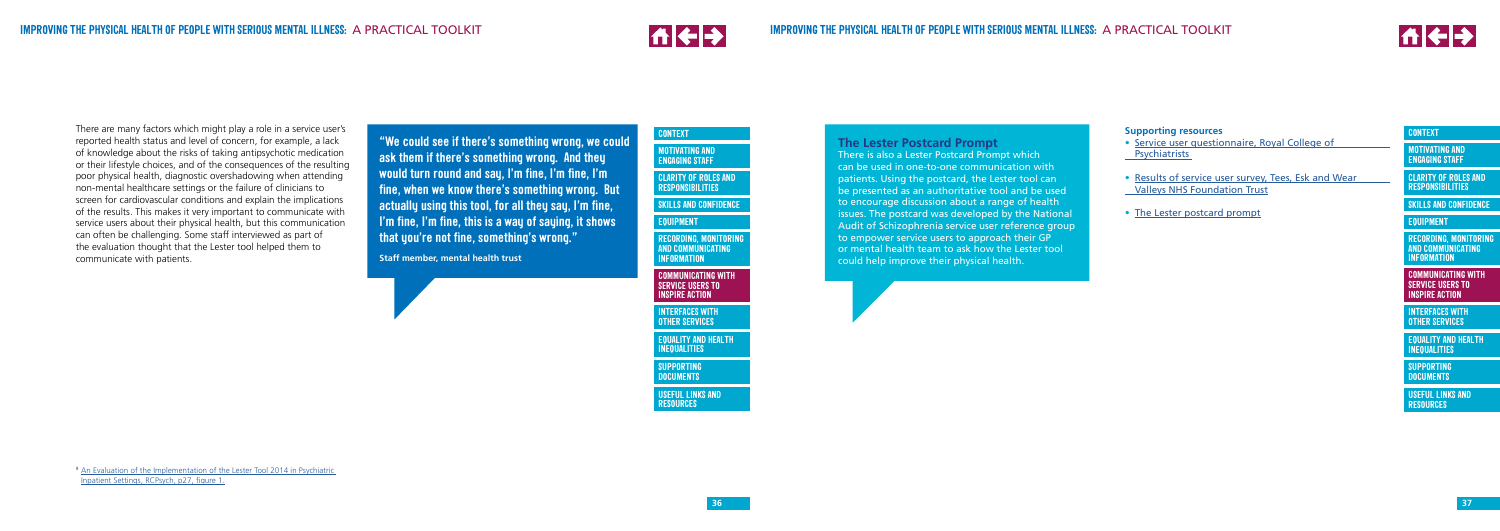

# **AI + >**

**[COMMUNICATING WITH](#page-17-0) SERVICE USERS TO INSPIRE ACTION** 

**[RECORDING, MONITORING](#page-13-0)  AND COMMUNICATING INFORMATION**

# **[CONTEXT](#page-5-0)**

**[MOTIVATING AND](#page-5-0) ENGAGING STAFF**

**[CLARITY OF ROLES AND](#page-6-0) RESPONSIBILITIES**

**[SKILLS AND CONFIDENCE](#page-8-0)**

# **[EQUIPMENT](#page-12-0)**

**INTERFACES WITH OTHER SERVICES**

#### **Overview**

Once a service user has been identified as at risk of developing CVD, it is important to make sure they actually receive the interventions that they need. Yet, this may not always happen if clear mechanisms for cardiovascular interventions have not been put in place across the whole of a trust's patch.

Lack of skills and confidence amongst mental health staff can make in-house intervention for inpatients difficult, whilst ineffective links with primary care may mean that opportunities for intervention are missed once the service user is back under the care of their GP. Where service users are found to have a pre-existing cardiovascular condition which needs specialist intervention, access to services can be patchy and may rely on the connections of individual psychiatrists or on 'gentleman's agreements' between physicians.

For Lester 2014 to be successful in reducing CVD associated morbidity and mortality in patients with SMI, it must be part of a joined-up system of interventions that prevent and treat CVD conditions. Where it is not possible to provide risk assessment or intervention in-hous[e \(see chapter 3 on training\),](#page-8-0) mechanisms should be put in place to ensure efficient communication and delivery of services across organisational boundaries.

**[MOTIVATING AND](#page-5-0) ENGAGING STAFF** 

# <span id="page-19-0"></span>**7. INTERFACES WITH OTHER SERVICES**

# **Case studies**

#### **2Gether NHS Foundation Trust Improved letters for communication with primary care**

2Gether recognised that better communication with primary care was vital to make sure that physical health monitoring and interventions for people with SMI takes place. This also avoids duplication and provides continuity of care as service users move between primary and secondary care. In the absence of a shared IT system, the trust decided to adapt the letters which were already sent between the trust and primary care to make sure they contained relevant information such as date of last annual health check and current physical health diagnosis. The trust also standardised the clinical letters used by consultant psychiatrists. Initially the trust used the new clinical letter template to write to GP practices about SMI patients who had been on Care Programme Approach (CPA) for more than 100 days as they may not have received the necessary physical health screening. This allowed the trust to focus on the most vulnerable patients before rolling it out to all service users.

# **Supporting resources**

• [Consultant psychiatrist clinical letter template, 2Gether](http://www.nhsiq.nhs.uk/media/2758171/23._2gether_consultant_psychiatrist_clinical_letter_-_template.pdf) [NHS Foundation Trust](http://www.nhsiq.nhs.uk/media/2758171/23._2gether_consultant_psychiatrist_clinical_letter_-_template.pdf)

**[RECORDING, MONITORING](#page-13-0)  AND COMMUNICATING INFORMATION**

#### **[CONTEXT](#page-5-0)**

**[CLARITY OF ROLES AND](#page-6-0) RESPONSIBILITIES**

**[SKILLS AND CONFIDENCE](#page-8-0)**

# **[EQUIPMENT](#page-12-0)**

**[COMMUNICATING WITH](#page-17-0) SERVICE USERS TO INSPIRE ACTION**

**INTERFACES WITH OTHER SERVICES**

#### **Northumberland, Tyne & Wear NHS Foundation Trust Procurement of specialist services**

NTW have begun to map pathways for a range of specialist services to ensure that all of their service users have the same access to high quality services. The first of the pathways they looked at was the one with the greatest number of referrals – cardiology – and more specifically, the pathway for specialist interpretation of ECGs. Because ECG interpretation is a fairly simple service in terms of referral and delivery, the trust decided to carry out a procurement exercise.

NTW used a trust-wide questionnaire to ask clinical staff about existing cardiology services, which confirmed that current arrangements were not generally sustainable. Whilst most areas were satisfied with their access to ECG facilities clinicians were almost unanimous in their lack of confidence when it came to interpreting ECG results. 70% of the 125 responses claimed to have an access route to a specialist cardiology opinion, of which only 9% were 'formal agreements'.

One consultant psychiatrist explained: "I am very strongly in favour of having formal arrangements for cardiology review of ECGs. We are now carrying out regular ECGs on our patients. If an ECG looks abnormal, I currently contact the on-call cardiology registrar, faxing through the ECG and asking for an opinion. This is very unsatisfactory as I am relying on the goodwill of the person at the end of the phone to interpret the ECG for me…If there is truly to be parity for patients with mental health, we need reliable access to experts to read ECGs."

A scoping exercise predicted demand for up to 2000 ECGs each year, of which the trust estimated that between 52% and 100% of ECGs would be reported as abnormal. An options appraisal concluded that it would not be cost effective to train NTW staff to provide the service internally, and the trust's procurement team are currently exploring options to outsource ECG interpretation.

A business case was developed to procure ECGs through a national telemedicine service which will be able to give equal coverage to the whole of NTW's large geographical area. The trust has considered the business case and given approval for the service to be introduced across the trust on a trial basis.

**[SUPPORTING](#page-21-0) DOCUMENTS**

**[USEFUL LINKS AND](#page-21-0) RESOURCES**

**[EQUALITY AND HEALTH](#page-20-0) INEQUALITIES**

> **[SUPPORTING](#page-21-0) DOCUMENTS**

**[USEFUL LINKS AND](#page-21-0) RESOURCES**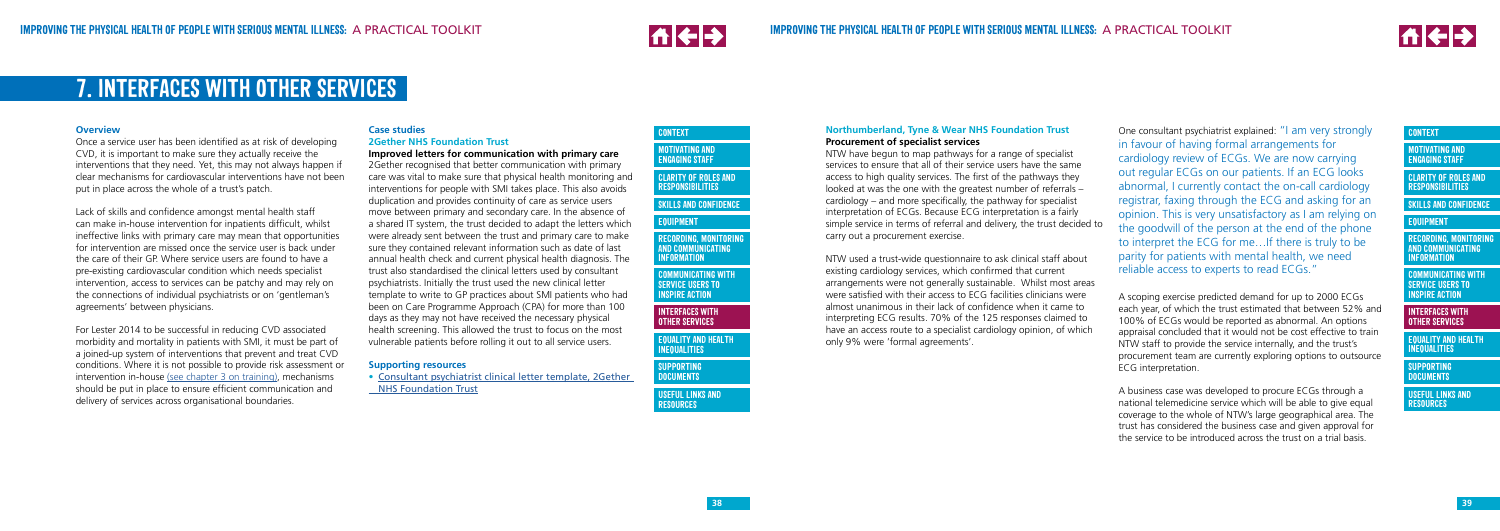



**[CLARITY OF ROLES AND](#page-6-0) RESPONSIBILITIES**

**[RECORDING, MONITORING](#page-13-0)  AND COMMUNICATING INFORMATION**

**[INTERFACES WITH](#page-19-0) OTHER SERVICES**

### **[CONTEXT](#page-5-0)**

**[SKILLS AND CONFIDENCE](#page-8-0)**

**[EQUIPMENT](#page-12-0)**

**[COMMUNICATING WITH](#page-17-0) SERVICE USERS TO INSPIRE ACTION**

# <span id="page-20-0"></span>**Service improvement techniques – process mapping**

To make sure patients have equal access to all physical health interventions, Northumberland, Tyne & Wear NHS Foundation Trust are starting to address the provision of some much more complex, patient facing, services such as diabetic care and COPD. Many trusts use a mix of internal and external provision for this kind of service and they may find process mapping useful to understand the current and future provision of these services.

[The NHS Institute's Introduction to Process Mapping](http://www.nhsiq.nhs.uk/media/2768545/1_2pm_nov05_1_.pdf)

#### **Equality and Health Inequalities**

Although the evaluation conducted for this project did not collect data on ethnicity or disability, it is important to remember that the NHS has a duty to collate and monitor this data and make services accessible for all 'protected characteristics' as defined in the Equality Act 2010. The resources highlighted in this toolkit are generic versions created by our pilot trusts for use with their own staff and local populations but other trusts are reminded that local adaptations may be needed to ensure that physical health checks using the Lester tool are accessible to diverse service users<sup>10</sup>.

The Lester tool was designed for use in all patients with psychosis on antipsychotic medication and this project has focussed on a smaller group again by working with service users in inpatient care. Although the toolkit shares resources which are relevant for use for everyone, there are some specific issues related to equality and health inequalities which staff should bear in mind when conducting physical health checks using the Lester tool.

**[MOTIVATING AND](#page-5-0) ENGAGING STAFF** 

**[COMMUNICATING WITH](#page-17-0) SERVICE USERS TO INSPIRE ACTION**

#### **Age**

The evaluation highlighted two issues related to age. Firstly, some staff expressed concern that using QRISK2 for service users under the age of 40 can sometimes result in lower levels of intervention for elevated blood lipids than for their older counterparts due to the way in which the QRISK2 algorithm considers age as a risk. Secondly, other staff suggested that some of the interventions recommended by the Lester tool might be less appropriate for older adults who are coming to the end of their lives or affected by other conditions such as dementia. Staff should use their clinical judgement to ensure that patients receive equitable treatment regardless of age as directed by the Equality Act 2010.

### **Ethnicity and disability**

**[RECORDING, MONITORING](#page-13-0)  AND COMMUNICATING INFORMATION**

#### **[CONTEXT](#page-5-0)**

**[CLARITY OF ROLES AND](#page-6-0) RESPONSIBILITIES**

**[SKILLS AND CONFIDENCE](#page-8-0)**

#### **[EQUIPMENT](#page-12-0)**

**[INTERFACES WITH](#page-19-0) OTHER SERVICES**

# **EQUALITY AND HEALTH INEQUALITIES**

**[SUPPORTING](#page-21-0) DOCUMENTS**

**[USEFUL LINKS AND](#page-21-0) RESOURCES**

**EQUALITY AND HEALTH INEQUALITIES**

> **[SUPPORTING](#page-21-0) DOCUMENTS**

**[USEFUL LINKS AND](#page-21-0) RESOURCES**

<sup>&</sup>lt;sup>10</sup>For more information: Guidance for NHS Commissioners on Equality and Health Inequalities Duties https://www.england.nhs.uk/about/gov/equalityhub/legal-duties/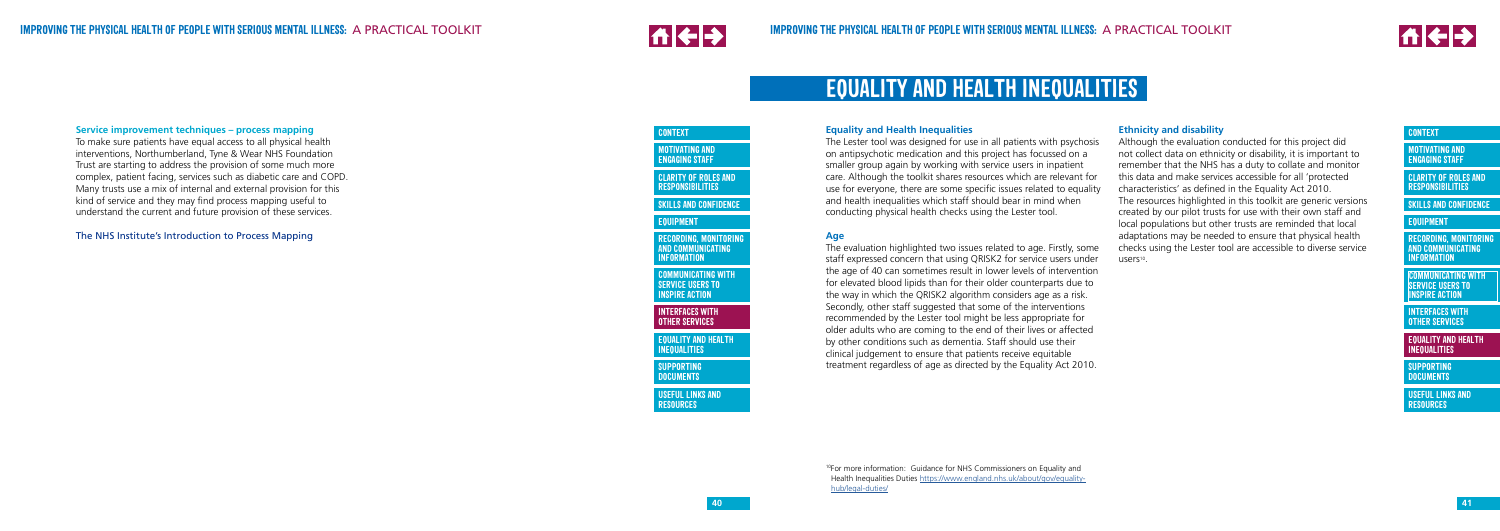



[An Evaluation of the Implementation of the Lester Tool](http://www.rcpsych.ac.uk/workinpsychiatry/qualityimprovement/research/lesterevaluation-1.aspx)  [2014 in Psychiatric Inpatient Settings – The Evaluation Team](http://www.rcpsych.ac.uk/workinpsychiatry/qualityimprovement/research/lesterevaluation-1.aspx)  [at the Royal College of Psychiatrists' Centre for Quality](http://www.rcpsych.ac.uk/workinpsychiatry/qualityimprovement/research/lesterevaluation-1.aspx)  [Improvement.](http://www.rcpsych.ac.uk/workinpsychiatry/qualityimprovement/research/lesterevaluation-1.aspx)

[Bringing together mental and physical health – a new](http://www.kingsfund.org.uk/publications/physical-and-mental-health)  [frontier for integrated care – The King's Fund](http://www.kingsfund.org.uk/publications/physical-and-mental-health)

[The Code – Professional standards of practice and behaviour](https://www.nmc.org.uk/globalassets/sitedocuments/nmc-publications/nmc-code.pdf)  [for nurses and midwives, Nursing and Midwifery Council](https://www.nmc.org.uk/globalassets/sitedocuments/nmc-publications/nmc-code.pdf)

[The Five Year Forward View for Mental Health - A report](https://www.england.nhs.uk/wp-content/uploads/2016/02/Mental-Health-Taskforce-FYFV-final.pdf)  [from the independent Mental Health Taskforce to the NHS](https://www.england.nhs.uk/wp-content/uploads/2016/02/Mental-Health-Taskforce-FYFV-final.pdf)  [in England](https://www.england.nhs.uk/wp-content/uploads/2016/02/Mental-Health-Taskforce-FYFV-final.pdf)

[Health Education England](https://hee.nhs.uk/)

[Lester tool 2014 – NHS IQ's screening tool to improve CVD](http://www.nhsiq.nhs.uk/improvement-programmes/living-longer-lives/cardiovascular-disease-outcomes-strategy/cvd-case-studies.aspx#sthash.TWdntKu4.dpuf)  [outcomes for people with SMI 2gether NHS Foundation](http://www.nhsiq.nhs.uk/improvement-programmes/living-longer-lives/cardiovascular-disease-outcomes-strategy/cvd-case-studies.aspx#sthash.TWdntKu4.dpuf)  [Trust film](http://www.nhsiq.nhs.uk/improvement-programmes/living-longer-lives/cardiovascular-disease-outcomes-strategy/cvd-case-studies.aspx#sthash.TWdntKu4.dpuf) 

**[COMMUNICATING WITH](#page-17-0) SERVICE USERS TO INSPIRE ACTION**

[NHS Improving Quality](http://www.nhsiq.nhs.uk/improvement-programmes/living-longer-lives/cardiovascular-disease-outcomes-strategy/cvd-case-studies.aspx) case studies on improving the physical health of people with serious mental illness

[Right from the Start: Keeping Your Body in Mind, A guide for](http://www.nhsiq.nhs.uk/media/2758176/24._right_from_the_start_keeping_your_body_in_mind.pdf)  [people experiencing psychosis for the first time and those who](http://www.nhsiq.nhs.uk/media/2758176/24._right_from_the_start_keeping_your_body_in_mind.pdf)  [care for them, Greater Manchester West Mental Health NHS](http://www.nhsiq.nhs.uk/media/2758176/24._right_from_the_start_keeping_your_body_in_mind.pdf)  [Foundation Trust.](http://www.nhsiq.nhs.uk/media/2758176/24._right_from_the_start_keeping_your_body_in_mind.pdf)

[Skills for health](http://www.skillsforhealth.org.uk/)

#### [Equalities Act 2010](https://www.gov.uk/guidance/equality-act-2010-guidance)

[Equal Treatment: Closing the GAP \(A formal investigation into](http://disability-studies.leeds.ac.uk/files/library/DRC-Health-FI-main.pdf)  [physical health inequalities experienced by people with learning](http://disability-studies.leeds.ac.uk/files/library/DRC-Health-FI-main.pdf) [disabilities and/or mental health problems\)](http://disability-studies.leeds.ac.uk/files/library/DRC-Health-FI-main.pdf)

[No health without mental health: A cross government mental](https://www.gov.uk/government/publications/no-health-without-mental-health-a-cross-government-mental-health-outcomes-strategy-for-people-of-all-ages-a-call-to-action)  [health outcomes strategy for people of all ages](https://www.gov.uk/government/publications/no-health-without-mental-health-a-cross-government-mental-health-outcomes-strategy-for-people-of-all-ages-a-call-to-action)

**[RECORDING, MONITORING](#page-13-0)  AND COMMUNICATING INFORMATION**

#### **[CONTEXT](#page-5-0)**

**[MOTIVATING AND](#page-5-0) ENGAGING STAFF**

**[CLARITY OF ROLES AND](#page-6-0) RESPONSIBILITIES**

**[SKILLS AND CONFIDENCE](#page-8-0)**

#### **[EQUIPMENT](#page-12-0)**

**[INTERFACES WITH](#page-19-0) OTHER SERVICES**

# **USEFUL LINKS AND RESOURCES**

**[RECORDING, MONITORING](#page-13-0)  AND COMMUNICATING INFORMATION**

# **[CONTEXT](#page-5-0)**

**[MOTIVATING AND](#page-5-0) ENGAGING STAFF**

**[CLARITY OF ROLES AND](#page-6-0) RESPONSIBILITIES**

**[SKILLS AND CONFIDENCE](#page-8-0)**

# **[EQUIPMENT](#page-12-0)**

**[COMMUNICATING WITH](#page-17-0) SERVICE USERS TO INSPIRE ACTION**

**[INTERFACES WITH](#page-19-0) OTHER SERVICES**

- 1. [Job description: Band 6 health facilitator, 2Gether NHS](http://www.nhsiq.nhs.uk/media/2758046/1._physical_health_facilitator_jd___ps_amended.pdf) [Foundation Trust](http://www.nhsiq.nhs.uk/media/2758046/1._physical_health_facilitator_jd___ps_amended.pdf)
- 2. [Job description: Band 7 health facilitator,](http://www.nhsiq.nhs.uk/media/2758051/2._ntw_jd_-_band_7_project_manager.pdf) [Northumberland, Tyne and Wear NHS Foundation Trust](http://www.nhsiq.nhs.uk/media/2758051/2._ntw_jd_-_band_7_project_manager.pdf)
- 3. [Job description: Band 5 project support manager, Tees,](http://www.nhsiq.nhs.uk/media/2758056/3._job_description_-_band_5_project_support_manager__nhsiq_.pdf) [Esk and Wear Valleys NHS Foundation Trust](http://www.nhsiq.nhs.uk/media/2758056/3._job_description_-_band_5_project_support_manager__nhsiq_.pdf)
- 4. [Physical Health Policy, 2Gether NHS Foundation Trust](http://www.nhsiq.nhs.uk/media/2758061/4._2gether_physical_health_policy.pdf)
- 5. [Appendix one: Essence of Care \(EoC\) screening tool](http://www.nhsiq.nhs.uk/media/2758066/5._appendix_1_-_essence_of_care__eoc__screening_tool.pdf)
- 6. [Appendix two: National Early Warning Scoring \(NEWS\)](http://www.nhsiq.nhs.uk/media/2758071/6._appendix_2_-_national_early_warning_scoring__news__chart.pdf) [chart](http://www.nhsiq.nhs.uk/media/2758071/6._appendix_2_-_national_early_warning_scoring__news__chart.pdf)
- 7. [Appendix three: General practice sepsis screening and](http://www.nhsiq.nhs.uk/media/2758076/7._appendix_3_-_general_practice_sepsis_screening_and_action_tool.pdf) [action tool](http://www.nhsiq.nhs.uk/media/2758076/7._appendix_3_-_general_practice_sepsis_screening_and_action_tool.pdf)
- 8. [Appendix four: Lester update June 2014](http://www.nhsiq.nhs.uk/media/2758081/8._appendix_4_-_lester_update_june_2014_final.pdf)
- 9. [Physical skills passport for nursing staff,](http://www.nhsiq.nhs.uk/media/2758086/9._physical_health_passport_march_2016_updated_logo_and_copyright.pdf) [Northumberland,Tyne and Wear NHS Foundation Trust](http://www.nhsiq.nhs.uk/media/2758086/9._physical_health_passport_march_2016_updated_logo_and_copyright.pdf)
- 10. [User guide: Physical skills passport for nursing staff,](http://www.nhsiq.nhs.uk/media/2758091/10._user_guide_physical_health_skills_passport_final_february_2016.pdf) [Northumberland, Tyne and Wear NHS Foundation](http://www.nhsiq.nhs.uk/media/2758091/10._user_guide_physical_health_skills_passport_final_february_2016.pdf)  Trust
- 11. [RAMPPS handbook, Health Education, Yorkshire and the](http://www.nhsiq.nhs.uk/media/2758101/12._rampps_handbook_low_res_version_final.pdf) [Humber](http://www.nhsiq.nhs.uk/media/2758101/12._rampps_handbook_low_res_version_final.pdf)

# <span id="page-21-0"></span>**SUPPORTING DOCUMENTS**

- 13. [Recommended medical devices, South London and](http://www.nhsiq.nhs.uk/media/2758106/13._slam_-_recommended_medical_devices_for_physical_healthcare.pdf) 12. [Maudsley NHS Foundation Trust](http://www.nhsiq.nhs.uk/media/2758106/13._slam_-_recommended_medical_devices_for_physical_healthcare.pdf)
- 13. [Electronic physical health monitoring tool, Tees, Esk](http://www.nhsiq.nhs.uk/media/2758111/14._draft_pm_chart_v9_200115.pdf) [and Wear Valleys NHS Foundation Trust](http://www.nhsiq.nhs.uk/media/2758111/14._draft_pm_chart_v9_200115.pdf)
- 14. [Standard process description 1: Registration onto](http://www.nhsiq.nhs.uk/media/2758116/15._spd_1_-_ward_-_registration_of_users.pdf) [T:drive, Tees, Esk and Wear Valleys NHS Foundation](http://www.nhsiq.nhs.uk/media/2758116/15._spd_1_-_ward_-_registration_of_users.pdf) **[Trust](http://www.nhsiq.nhs.uk/media/2758116/15._spd_1_-_ward_-_registration_of_users.pdf)**
- 15. [Standard process description 2: Completion of](http://www.nhsiq.nhs.uk/media/2758121/16._spd_2_-_ward___monitoring_of_patients.pdf) [physical health monitoring of patients electronic tool](http://www.nhsiq.nhs.uk/media/2758121/16._spd_2_-_ward___monitoring_of_patients.pdf)  for patients included in NHSIQ pilot, Tees, Esk and Wear [Valleys NHS Foundation Trust](http://www.nhsiq.nhs.uk/media/2758121/16._spd_2_-_ward___monitoring_of_patients.pdf)
- 16. [Physical health monitoring recording sheet, Tees, Esk](http://www.nhsiq.nhs.uk/media/2758126/17._physical_health_monitoring_pilot_recording_sheet_v2.pdf) [and Wear Valleys NHS Foundation Trust](http://www.nhsiq.nhs.uk/media/2758126/17._physical_health_monitoring_pilot_recording_sheet_v2.pdf) 16.
- 17. [Screenshots of RiO template, 2Gether NHS](http://www.nhsiq.nhs.uk/media/2758131/19._2gether_rio_screenshots.pdf) [Foundation Trust](http://www.nhsiq.nhs.uk/media/2758131/19._2gether_rio_screenshots.pdf)
- 18. [Screenshots of physical health observations screen for](http://www.nhsiq.nhs.uk/media/2758146/20._mersey_care_epex_physical_health_observations_screenshots.pdf) [EPEX, Mersey Care NHS Trust](http://www.nhsiq.nhs.uk/media/2758146/20._mersey_care_epex_physical_health_observations_screenshots.pdf)
- 19. [Screenshots of Bradford physical health template,](http://www.nhsiq.nhs.uk/media/2758156/18._bradford_physical_health_template_screenshots_systmone_version.pdf) [SystmOne version](http://www.nhsiq.nhs.uk/media/2758156/18._bradford_physical_health_template_screenshots_systmone_version.pdf)
- 20. [Service user questionnaire, Royal College of](http://www.nhsiq.nhs.uk/media/2758161/21._royal_college_of_psychiatrists_-_service_user_questionnare.pdf) [Psychiatrists](http://www.nhsiq.nhs.uk/media/2758161/21._royal_college_of_psychiatrists_-_service_user_questionnare.pdf)
- 21. [Results of service user survey, Tees, Esk and Wear](http://www.nhsiq.nhs.uk/media/2758166/22._tewv_service_user_survey_communiations_briefing_-_breakdown_of_results.pdf) [Valleys NHS Foundation Trust](http://www.nhsiq.nhs.uk/media/2758166/22._tewv_service_user_survey_communiations_briefing_-_breakdown_of_results.pdf)
- 23. [Consultant psychiatrist clinical letter template,](http://www.nhsiq.nhs.uk/media/2758171/23._2gether_consultant_psychiatrist_clinical_letter_-_template.pdf) 22.[2Gether NHS Foundation Trust](http://www.nhsiq.nhs.uk/media/2758171/23._2gether_consultant_psychiatrist_clinical_letter_-_template.pdf)

**SUPPORTING DOCUMENTS**

**USEFUL LINKS AND RESOURCES**

**[EQUALITY AND HEALTH](#page-20-0) INEQUALITIES**

> **SUPPORTING DOCUMENTS**

**USEFUL LINKS AND RESOURCES**